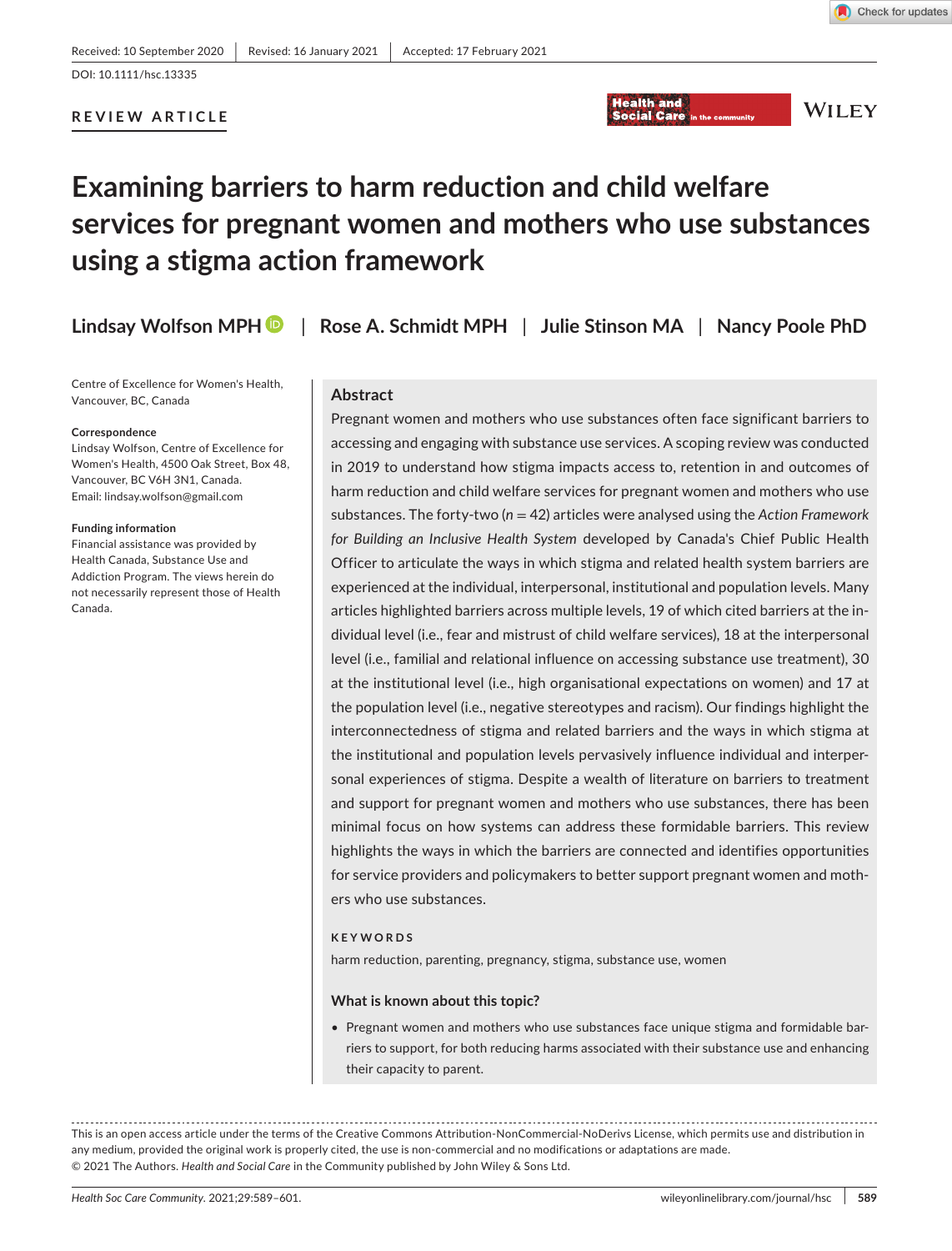- The *Action Framework for Building an Inclusive Health System* presents an understanding of multiple levels of stigma and solutions to address stigma at these levels.
- Stigma is multifaceted and interrelated; stigma at the institutional and population levels systematically influences stigma and barriers at the individual and interpersonal levels.

#### **What this paper adds?**

- An understanding of how multiple levels of stigma perpetuate barriers faced by pregnant women and mothers involved in substance use and child welfare services.
- Evidenced-based solutions for addressing these barriers are presented.

#### **1** | **INTRODUCTION**

Among pregnant women who use opioids, early and consistent access to prenatal care and harm reduction services, including opioid agonist treatment (OAT), is associated with fewer pregnancy complications and better foetal outcomes (Guan et al., 2019). However, pregnant women often face significant barriers to accessing services and in feeling safe to disclose substance use to service providers (Baskin et al., 2015; Carlson et al., 2006, 2008; Howard, 2015). Many of these barriers are influenced by the pervasive stigmatisation they experience (Bessant, 2003; Howell & Chasnoff, 1999). This is particularly true for Indigenous women, women of colour and women with lower socio-economic status (Harvey et al., 2015; Howard, 2015; Stengel, 2014).

Stigma is a social construct whereby an individual or group of individuals is viewed negatively or discredited through damaging attitudes, behaviours and stereotypes that are based on a particular characteristic, such as drug use (Goffman, 1986). The concept of stigma is relational and contributes to inequalities in social and health outcomes at multiple interconnected levels (Goffman, 1986; Gunn & Canada, 2015; Stone, 2015; Tam, 2019). In 2019, the Canadian Chief Public Health Officer released the report *Addressing Stigma: Towards a More Inclusive Health System*, which draws attention to the connection between stigma, discrimination and poorer health outcomes among groups of people in Canada. The report includes the *Stigma Pathways to Health Outcomes Model* to conceptualize how stigma relates to health inequities at the individual, interpersonal, institutional and population levels (Tam, 2019). This model is accompanied by the *Action Framework for Building an Inclusive Health System* (Action Framework) that identifies how stigma can be addressed at the multiple interrelated levels, with the ultimate goal of finding solutions and interventions that result in better health outcomes (Tam, 2019).

The *individual* level of stigma encompasses how a person experiences stigma in their day-to-day life. This includes how individuals experience treatment, internalized feelings of shame, guilt, or blame and anticipated stigma which can result in individuals avoiding accessing treatment due to the fear of being stigmatised when attempting to access support services (Tam, 2019). The *interpersonal* level of stigma underlines how relationships and interactions, such as those with family, friends and service providers can be stigmatising. This level largely focuses on communication, such as the

language used when interacting with someone who is experiencing substance misuse. This can include derogatory terms, intrusive questions or blaming individuals for their health-related concerns (Tam, 2019). The *institutional* level is stigma within systems such as social services, medical centres or community organisations and can include institutional policies that cause harm or create barriers to access, such as non-inclusive environments and inaccessible locations (Tam, 2019). Stigma at the *population* level is influenced by, and reflected in, societal values and norms (Tam, 2019). These norms influence discriminatory and exclusionary policies, internal procedures at the institutional level, within interpersonal relationships, and are often internalized by those who have been stigmatised, which can impact people's sense of self-worth (Goffman, 1986; Tam, 2019).

For pregnant women and mothers who use opioids, these interrelated levels of stigma influence their access and engagement with health and social services. Stigma is often reflected in the attitudes and beliefs of care providers (Fonti et al., 2016; Tam, 2019), which can lead to health and social service providers taking punitive approaches to working with women, including increased surveillance and strict requirements to comply with care plans that are not collaboratively developed (Harvey et al., 2015; Howard, 2015; Stengel, 2014). Women often perceive that others, including their family members and service providers, hold negative thoughts about them. Women take on this stigma and incorporate negative stereotypes into their self-concept (Gueta & Addad, 2013; Harvey et al., 2015; Howard, 2015). In turn, this self-stigma leads to selfconsciousness, guilt and self-blame and affects their confidence in their ability to parent (Harvey et al., 2015; Howard, 2015; Kenny & Barrington, 2018; Stengel, 2014).

This scoping review was conducted to (a) understand how the intersecting levels of stigma relate to pregnant women and new mothers who use substances, (b) identify how stigma and related barriers impact access to, retention in and outcomes of harm reduction programmes and interaction with child welfare services, and (c) propose how current responses to pregnant women and new mothers might be improved through stigma reduction efforts. While previous reviews have been undertaken in the child welfare (Carlson, 2006; Sun, 2000) and substance use (Carter, 2002; Raynor, 2013) fields that explore the role of stigma and related barriers for pregnant and parenting women who use substances, there has been minimal work that has explored the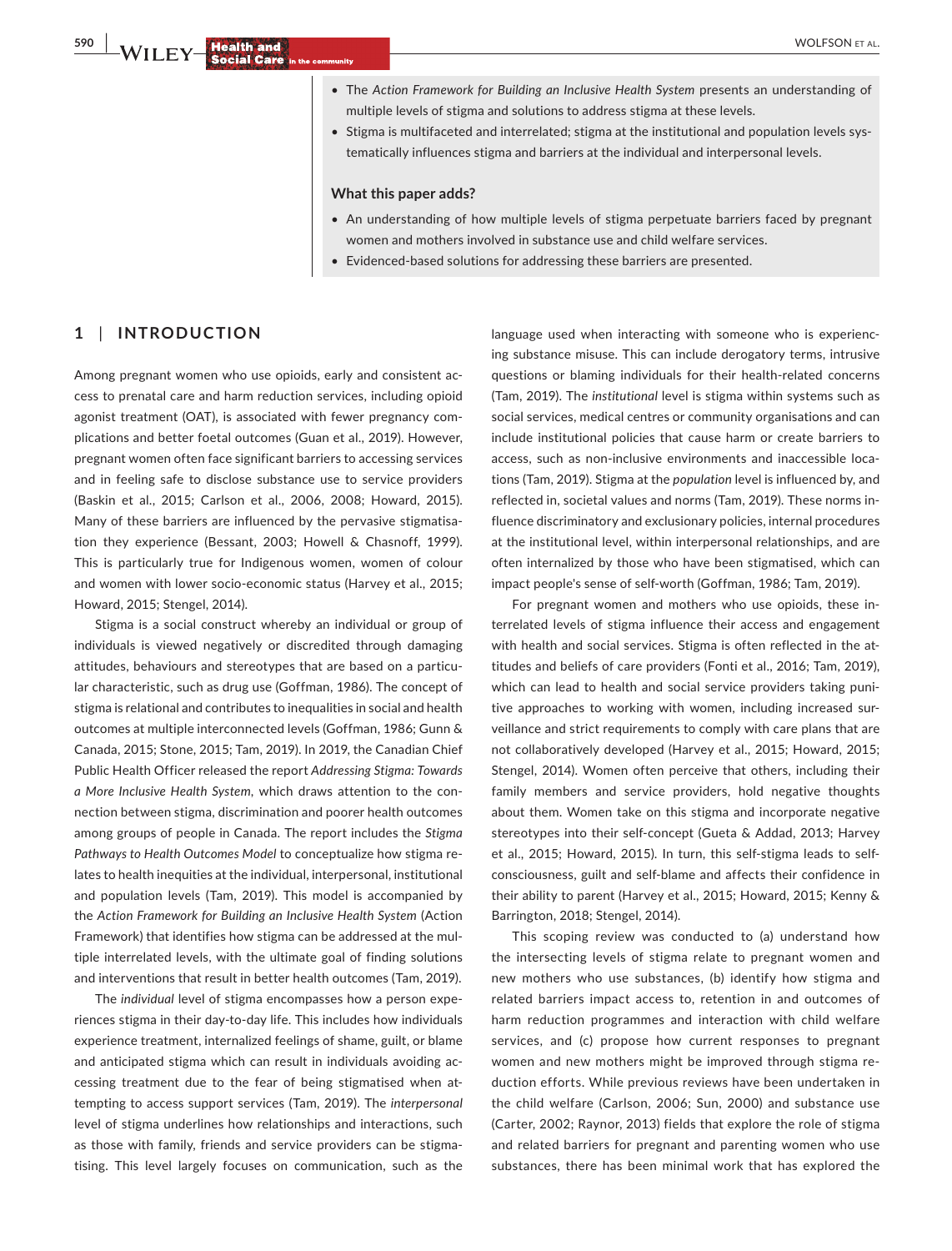interconnections across fields and opportunities for collaborative action. This review was conducted as part of a larger project on stigma, pregnancy, parenting, child welfare and opioid use. The aim of the larger project was to identify and highlight culturally safe, trauma-informed, harm reduction-oriented and participantdriven approaches for the substance use field and the child welfare sector, with emphasis on collaboration between the two systems (Schmidt et al., 2019).

### **2** | **METHODS**

We conducted a scoping review in April 2019 on stigma, pregnancy, parenting, child welfare and substance use, following the scoping review methodology presented by Arksey and O'Malley (2005) and further clarified by Levac et al. (2010). The scoping review was guided by the research question: How do stigma and other factors (e.g., policy) impact access to, retention in and outcomes of harm reduction programmes and interaction with child welfare services for pregnant women and mothers who use substances?

We searched electronic databases to identify relevant studies including: CINAHL, MEDLINE, PsycINFO, Social Work Abstracts, Women's Studies International, and Academic Search Premier. The search included studies published in English from January 1999 to April 2019 combining keywords related to (a) the stigma experienced by pregnant and mothering women who use substances, (b) harm reduction services for pregnant women and mothers who use opioids and (c) substance use and child welfare. The reference lists of highly relevant included papers were searched for additional sources, and key topic-specific journals on harm reduction and child welfare were manually searched for relevant articles.

### **2.1** | **Inclusion and exclusion criteria**

We included peer-reviewed qualitative and quantitative journal articles that described how stigma, discrimination, policy or socialdemographic variables (e.g., race, housing status, poverty and disability) impacted women's access to, retention or outcomes in services for (a) opioid use (e.g., methadone, OAT and safe injection sites) or (b) substance use services or treatment, and/or (c) interactions with child welfare including reunification, termination of parental rights and rates of investigation. Papers were excluded if they focused on the impacts of opioids on infants and children, barriers experienced outside of the substance use and child welfare fields (i.e., employment and justice) and those that focussed on stigma of opioid use outside of the context of pregnancy, motherhood or parenthood.

### **2.2** | **Study selection and quality appraisal**

Papers were first title screened by one author (RS) to remove papers that were apparent from the title to not provide information

 $\frac{1}{2}$  **Health and**<br> **Social Care** in the community<br> **Social Care** in the community



**FIGURE 1** The Preferred Reporting Items for Systematic Reviews and Meta-Analysis (PRISMA) flow diagram adapted from Moher et al. (2009) for the scoping review process (Moher et al., 2009; Peters et al., 2015) [Colour figure can be viewed at [wileyonlinelibrary.com\]](www.wileyonlinelibrary.com)

directly related to the research question. The remaining papers were then independently reviewed by one of two authors (LW or JS). Papers were included at this stage by abstract if it provided enough information to determine eligibility. If not, the full paper was downloaded and reviewed. In alignment with Arksey and O'Malley's (2005) scoping review methodology, inclusion and exclusion criteria were amended post hoc, resulting in the inclusion of papers that addressed pregnancy and motherhood more broadly rather than the solely including articles with pregnant women and new mothers. The authors met weekly, while paper screening took place and used an iterative team approach to select relevant studies.

Fifty-one  $(n = 51)$  articles were assessed using the Mixed Methods Appraisal Tool (MMAT) 2018 Version, which is designed to facilitate the appraisal and inclusion of quantitative, qualitative and mixed methods studies within the same review (Hong et al., 2018). The four authors (JS/RS and LW/NP) each independently rated half of the included studies. The results of the MMAT were discussed as a team, and nine papers were excluded based on low-quality rating. A flow diagram detailing the number of studies included and excluded at each stage is provided in Figure 1.

### **2.3** | **Study analysis**

Information from the included papers (*n* = 42) was extracted independently by one of two authors (LW or JS) and charted in Excel. The extracted data was then collated and summarised to report the barriers and impacts on pregnant women and mothers' access to and retention or outcomes in services for opioid use or substance use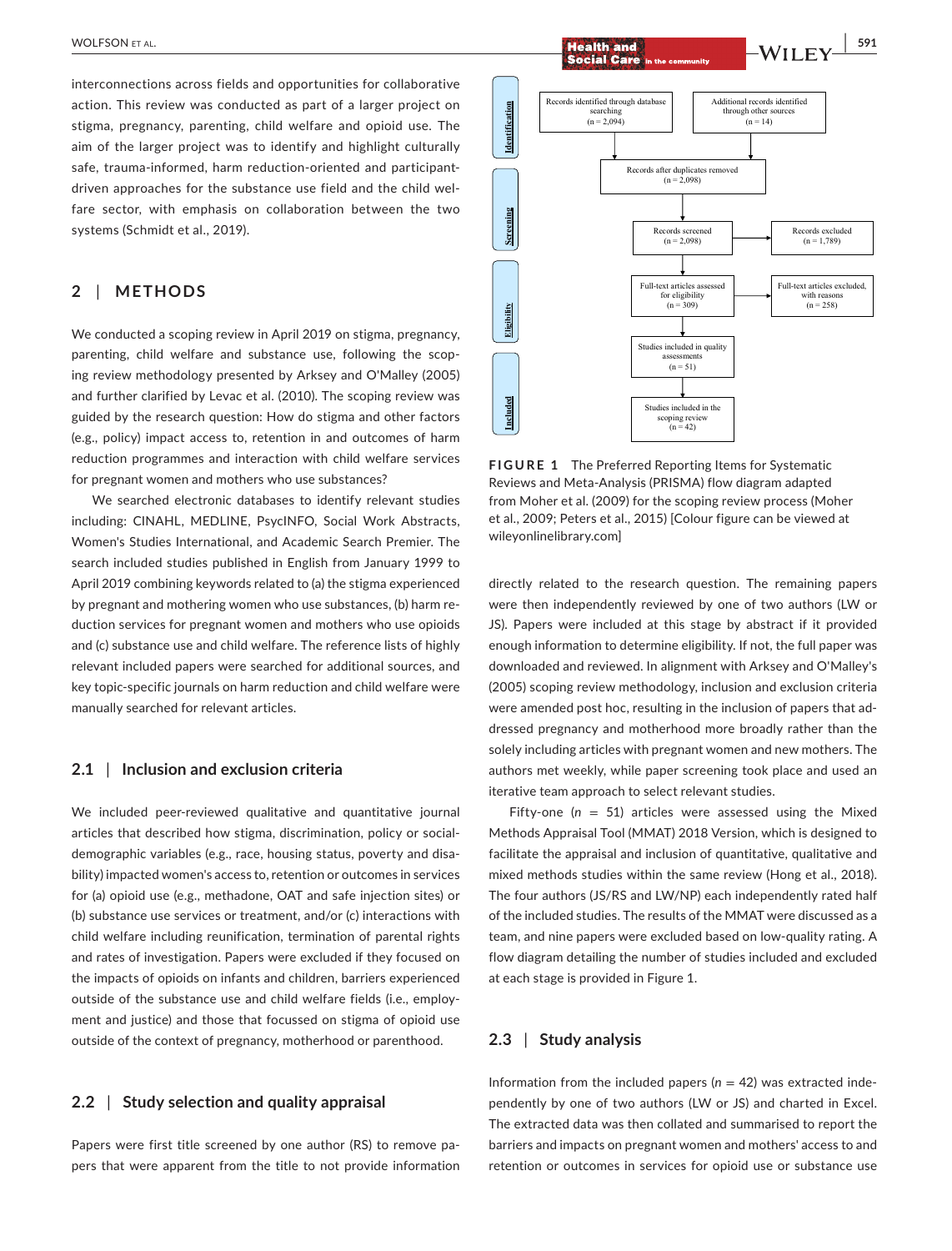services and treatment, on interactions with child welfare and across both services systems.

Each of the barriers identified during the data extraction process was then individually mapped and organised within the four levels (individual, interpersonal, institutional and population) articulated in the *Action Framework* (Tam, 2019) by one author (LW) and reviewed by the other three authors (JS, RS and NP) for consensus. Using the *Action Framework* to guide, the analysis offered an important opportunity to bridge literature using an individual behaviouralist approach with structural factors that have pervasive effects on individual and interpersonal behaviours and act as barriers to women's access to, retention in, and engagement with harm reduction and child welfare services while pregnant or parenting.

### **3** | **RESULTS**

Our findings examined the types of barriers pregnant and mothering women involved in substance use and child welfare services experience at multiple levels. A comprehensive list of the barriers across the four levels of stigma can be found in Table 1. The majority of the studies were conducted in the US ( $n = 30$ ), followed by Canada  $(n = 6)$ , Australia ( $n = 2$ ), United Kingdom ( $n = 3$ ) and New Zealand  $(n = 1)$ . The majority of included papers were qualitative  $(n = 23)$ , followed by non-randomised quantitative studies  $(n = 16)$  and mixed methods studies  $(n = 3)$ .

# **3.1** | **Individual experiences of stigma are expressed as fear and mistrust**

Nineteen articles explored factors at the individual level of stigma, including fear and mistrust of the child welfare, health, and justice systems; internalized stigma; and concern related to not being able to reduce substance use. Fear or mistrust of child welfare (Baskin et al., 2015; Blakey & Hatcher, 2013; Carlson et al., 2006; Elms et al., 2018; Falletta et al., 2018; Howell & Chasnoff, 1999; Jessup et al., 2003; Kruk & Banga, 2011; Radcliffe, 2009; Roberts & Nuru-Jeter, 2012; Rockhill et al., 2008; Taylor & Kroll, 2004), health (Jessup et al., 2003) and criminal justice (Bessant, 2003; Jessup et al., 2003) systems were the most frequently cited factors at the individual level. Fear and mistrust significantly impacted how women experienced substance use treatment, health and social services and many women avoided services because they anticipated being stigmatised.

Fear and mistrust of the child welfare system notably impacted women's access to harm reduction and social services (Blakey & Hatcher, 2013; Falletta et al., 2018). Some women feared that their child(ren) would be removed from their care and others worried that they did not know when they would be able to regain custody of their child(ren) (Baskin et al., 2015; Elms et al., 2018; Falletta et al., 2018; Howell & Chasnoff, 1999; Radcliffe, 2009; Rockhill et al., 2008; Salmon et al., 2000). Many of these fears were prompted by institutional and population level factors, including discriminatory laws

and policies (Bessant, 2003; Carlson, 2006; Carlson et al., 2008; He et al., 2014; Jessup et al., 2003; Kenny & Barrington, 2018). At the individual level, these factors heightened internalized stigma, maternal guilt, shame and beliefs that women had 'failed' or were 'unfit' to mother (Carlson et al., 2006; Kenny & Barrington, 2018; Kruk & Banga, 2011; Smith, 2006). Internalized stigma also impacted women's confidence in their ability to parent (Carlson et al., 2008; Kenny & Barrington, 2018).

The stigma and fear of these systems prevented women from seeking services that they needed, such as prenatal care and counselling, and accessing services that could have benefited their health and pregnancy (Blakey & Hatcher, 2013; Kenny & Barrington, 2018; Stengel, 2014). Fear of child removal hindered women's ability to seek support and assistance and further resulted in women concealing their substance use and isolating, even if they wanted or needed support (Kenny & Barrington, 2018; Kruk & Banga, 2011). Reluctance to attend services was amplified where women had intergenerational involvement with the child welfare system and among women with histories of traumatic experiences (Baskin et al., 2015; Blakey & Hatcher, 2013; Marshall et al., 2011). In a Canadian study exploring women's social relationships and the quality support they received following child removal, Kenny and Barrington (2018) found that social isolation and stigma following child removal resulted in increased isolation, risk of intimate partner violence and increased substance use as a means of coping.

# **3.2** | **Interpersonal expressions of stigma are shaped by intimate relationships and service providers**

Eighteen articles explored factors at the interpersonal level of stigma, including partners' and family's influence on women's treatment access, relationships with service providers and relationships with children. Similar to the individual level, many of the factors at the interpersonal level were influenced by factors at the institutional and population levels.

At the familial level, partner violence, partner's substance use, and lack of family and partner support were commonly cited as barriers for pregnant women and mothers to accessing substance use services (Bessant, 2003; Comfort & Kaltenbach, 2000; Howell & Chasnoff, 1999; Rockhill et al., 2008; Tuten et al., 2003). The absence of external support further perpetuated self-stigma, fears of societal shame (Baskin et al., 2015), and being ostracised as a result of one's substance use (Kenny & Barrington, 2018). Several women cited heightened pressure to 'perform' as a good mother (Kenny & Barrington, 2018) and restore relationships with children who had been previously removed from their care within a mandated timeline (Carlson et al., 2008; Kenny & Barrington, 2018). While this barrier is perpetuated at an institutional or policy level, it impacted how mothers built or maintained meaningful relationships with their children.

Several articles cited women's relationships with service providers as a critical influence on experiences of interpersonal stigma. Radcliffe (2009) described women feeling judged for acknowledging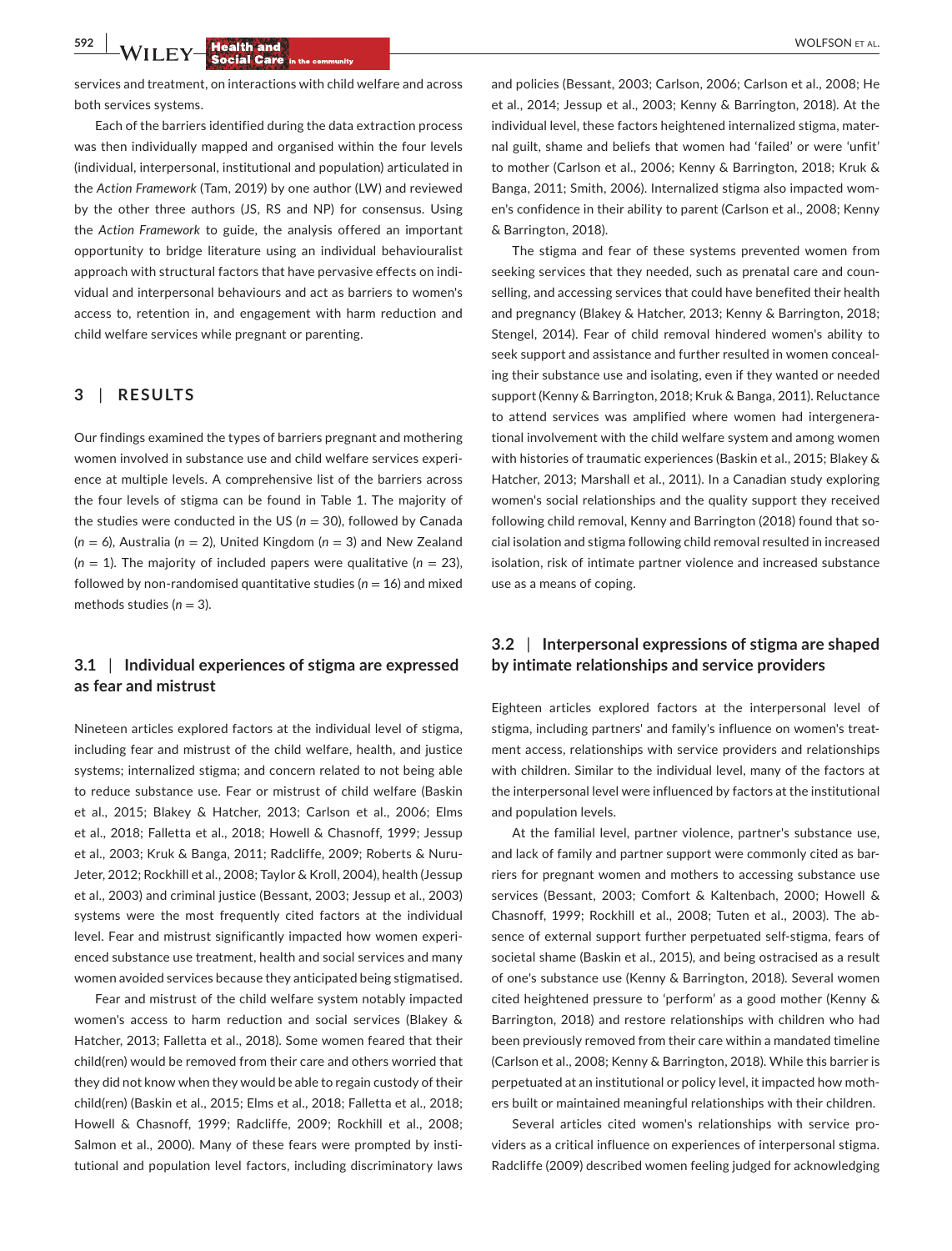### **TABLE 1** Barriers across the stigma action framework

 **<u>Health and</u> <b>Health and B** and **EXECUTE CONTENT**  $\frac{1}{293}$ 

|                                                                                                                                                                                                          |                                                                                                                                    | <b>Study included</b>                                                                                                                                                                                                                                                                                                    |
|----------------------------------------------------------------------------------------------------------------------------------------------------------------------------------------------------------|------------------------------------------------------------------------------------------------------------------------------------|--------------------------------------------------------------------------------------------------------------------------------------------------------------------------------------------------------------------------------------------------------------------------------------------------------------------------|
| Individual level of stigma-<br>person who experiences<br>individual stigma (i.e., unfair<br>treatment, internalized<br>stigma and anticipated<br>stigma that inhibits<br>accessing support)              | Fear or mistrust of the child welfare system                                                                                       | Baskin et al. (2015); Blakey and Hatcher (2013); Carlson<br>et al. (2006); Elms et al. (2018); Falletta et al. (2018);<br>Howell and Chasnoff (1999); Jessup et al. (2003); Kruk<br>and Banga (2011); Radcliffe (2009); Roberts and Nuru-<br>Jeter (2012); Rockhill et al. (2008); Taylor and Kroll (2004)               |
|                                                                                                                                                                                                          | Internalized stigma (limiting self-esteem/capacity<br>to seek support)                                                             | Blakey and Hatcher (2013); Carlson et al. (2006); Elms<br>et al. (2018); Feder et al. (2018); Radcliffe (2009); Rockhill<br>et al. (2008); Salmon et al. (2000); Smith (2006); Stringer<br>and Baker (2018)                                                                                                              |
|                                                                                                                                                                                                          | Fear of failing to reduce substance use                                                                                            | Elms et al. (2018); Jessup et al. (2003); Kruk and Banga<br>(2011); Radcliffe (2009); Rockhill et al. (2008); Salmon<br>et al. (2000)                                                                                                                                                                                    |
|                                                                                                                                                                                                          | Trauma history                                                                                                                     | Carlson et al. (2008); Kenny and Barrington (2018)                                                                                                                                                                                                                                                                       |
|                                                                                                                                                                                                          | Previous substance use treatment attempts                                                                                          | Green et al. (2006)                                                                                                                                                                                                                                                                                                      |
|                                                                                                                                                                                                          | Fear of prenatal care                                                                                                              | Jessup et al. (2003)                                                                                                                                                                                                                                                                                                     |
|                                                                                                                                                                                                          | Fear of prosecution due to substance use                                                                                           | Bessant (2003); Jessup et al. (2003)                                                                                                                                                                                                                                                                                     |
| Interpersonal level of stigma-<br>from friends, family, service<br>providers, social/work<br>networks (i.e., derogatory<br>language, intrusive<br>questions and hate crimes)                             | Partner's/family influence on treatment access                                                                                     | Bessant (2003); Carlson et al. (2006); Comfort and<br>Kaltenbach (2000); Howell and Chasnoff (1999); Jessup<br>et al. (2003); Rockhill et al. (2008); Tuten et al. (2003)                                                                                                                                                |
|                                                                                                                                                                                                          | Stigma (substance use, mothering, pregnancy)                                                                                       | Bessant (2003); Carlson et al. (2006); Elms et al. (2018);<br>Feder et al. (2018); Kenny and Barrington (2018);<br>Radcliffe (2009); Rockhill et al. (2008); Stringer and Baker<br>(2018)                                                                                                                                |
|                                                                                                                                                                                                          | Having to restore trust and rebuilding relationships<br>with children                                                              | Carlson et al. (2008); Kenny and Barrington (2018)                                                                                                                                                                                                                                                                       |
|                                                                                                                                                                                                          | Belief from providers that substance use results in<br>an inability to parent                                                      | Drabble (2007); He et al. (2014)                                                                                                                                                                                                                                                                                         |
|                                                                                                                                                                                                          | Lack of trusting and respectful relationships with<br>service providers                                                            | Grosenick and Hatmaker (2000); Salmon et al. (2000)                                                                                                                                                                                                                                                                      |
|                                                                                                                                                                                                          | External expressions of trauma                                                                                                     | Blakey and Hatcher (2013)                                                                                                                                                                                                                                                                                                |
| Institutional level of<br>stigma-organizational<br>(i.e., being made to feel<br>less than, longer wait<br>times, non-inclusive<br>physical environment and<br>institutional policies that<br>cause harm) | Lack of coordination across service providers                                                                                      | Drabble (2007); Falletta et al. (2018); Haller et al. (2003);<br>Henry et al. (2018); Howell and Chasnoff (1999);<br>Kovalesky (2001); Lussier et al. (2010); Marcenko<br>et al. (2011); Roberts and Nuru-Jeter (2012); Robertson<br>and Haight (2012); Smith and Testa (2002); Smith (2006);<br>Taylor and Kroll (2004) |
|                                                                                                                                                                                                          | High expectations placed on women who use<br>substances to meet an unrealistic number of tasks<br>(including administrative tasks) | Baskin et al. (2015); Carlson et al. (2006, 2008); Elms<br>et al. (2018); Falletta et al. (2018); He et al. (2014); Jessup<br>et al. (2003); Lewis (2004); Radcliffe (2009); Roberts and<br>Nuru-Jeter (2012); Rockhill et al. (2008); Smith (2002)                                                                      |
|                                                                                                                                                                                                          | Institutional stigma due to low socioeconomic<br>status or interpersonal resources (i.e., housing<br>and food)                     | Bessant (2003); Carlson et al. (2008); Comfort and<br>Kaltenbach (2000); Henry et al. (2018); Lean et al. (2013);<br>Lussier et al. (2010); Marcenko et al. (2011); Rockhill<br>et al. (2008); Tuten et al. (2003)                                                                                                       |
|                                                                                                                                                                                                          | Institutional stigma due to pregnancy or mothering<br>status                                                                       | Bessant (2003); Falletta et al. (2018); Howell and Chasnoff<br>(1999); Jessup et al. (2003); Kruk and Banga (2011);<br>Radcliffe (2009); Smith (2002, 2006)                                                                                                                                                              |
|                                                                                                                                                                                                          | Lack of outreach/ability to access harm reduction<br>and treatment programs                                                        | Bessant (2003); Elms et al. (2018); Green et al. (2006);<br>Howell and Chasnoff (1999); Kruk and Banga (2011);<br>Rockhill et al. (2008)                                                                                                                                                                                 |
|                                                                                                                                                                                                          | Lack of gender- and trauma-informed programming                                                                                    | Bessant (2003); Grosenick and Hatmaker (2000); Kruk and<br>Banga (2011); Lewis (2004); Tuten et al. (2003)                                                                                                                                                                                                               |

(Continues)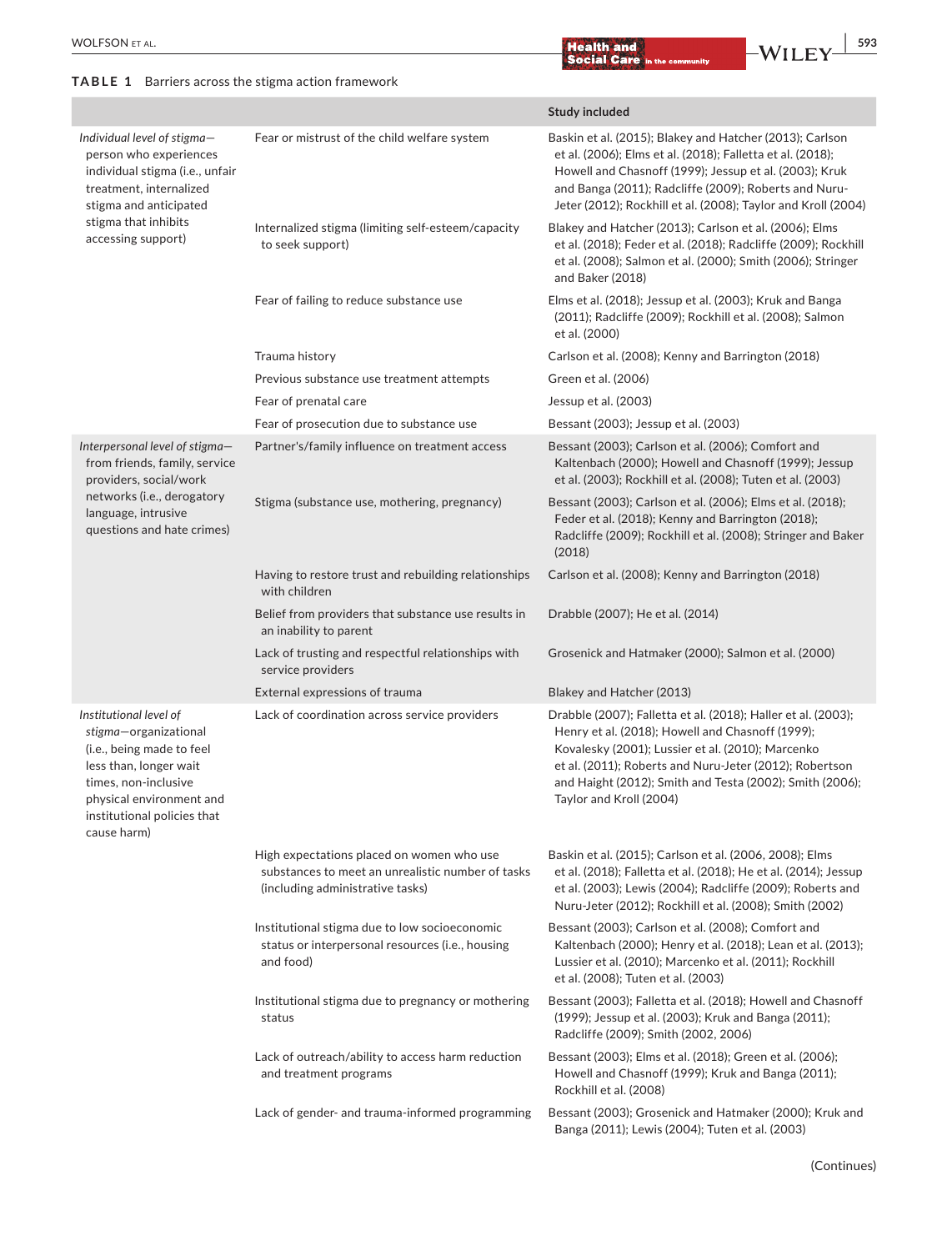|  | TABLE 1 |  | (Continued) |
|--|---------|--|-------------|
|--|---------|--|-------------|

|                                                                                                                                                                                              |                                                                                                                                                                    | <b>Study included</b>                                                                                                                                             |
|----------------------------------------------------------------------------------------------------------------------------------------------------------------------------------------------|--------------------------------------------------------------------------------------------------------------------------------------------------------------------|-------------------------------------------------------------------------------------------------------------------------------------------------------------------|
|                                                                                                                                                                                              | Geographic and transportation barriers to<br>visitation (particularly in relation to substance use<br>treatment programs)                                          | Kovalesky (2001); Letourneau et al. (2013); Marcenko<br>et al. (2011); Smith and Testa (2002)                                                                     |
|                                                                                                                                                                                              | Impact of child welfare system (e.g. distracting<br>mothers from reducing their substance use or<br>increased substance use after apprehension)                    | Carlson et al. (2008); Jessup et al. (2003); Rockhill<br>et al. (2008, 2015); Smith and Testa (2002); Smith (2002)                                                |
|                                                                                                                                                                                              | Proof of treatment completion and abstinence<br>from substances                                                                                                    | Carlson et al. (2006); He et al. (2014); Robertson and<br>Haight (2012); Taplin and Mattick (2015)                                                                |
|                                                                                                                                                                                              | Reunification timelines (mothers' readiness for<br>reunification in relation to how long a child<br>can be in foster care before parental rates are<br>terminated) | Carlson (2006); Carlson et al. (2008); Kenny and Barrington<br>(2018)                                                                                             |
|                                                                                                                                                                                              | Lack of financial support for programs (including<br>allied services)                                                                                              | Carlson et al. (2006); Robertson and Haight (2012); Taylor<br>and Kroll (2004)                                                                                    |
|                                                                                                                                                                                              | Wait times to access substance use services                                                                                                                        | Green et al. (2006); Kruk and Banga (2011); Rockhill<br>et al. (2008)                                                                                             |
|                                                                                                                                                                                              | Lack of family-centred programming                                                                                                                                 | Carlson (2006); Kruk and Banga (2011)                                                                                                                             |
|                                                                                                                                                                                              | Lack of control over visitation rights and schedule                                                                                                                | Kovalesky (2001); Smith and Testa (2002); Smith (2002)                                                                                                            |
|                                                                                                                                                                                              | Lack of information sharing (with women and<br>across staff)                                                                                                       | Letourneau et al. (2013); Salmon et al. (2000)                                                                                                                    |
|                                                                                                                                                                                              | Staff turnover                                                                                                                                                     | Kruk and Banga (2011); Taylor and Kroll (2004)                                                                                                                    |
|                                                                                                                                                                                              | Insurance acceptability                                                                                                                                            | Angelotta et al. (2016)                                                                                                                                           |
|                                                                                                                                                                                              | Different perceptions of the impact of substance<br>use across fields                                                                                              | Drabble (2007)                                                                                                                                                    |
|                                                                                                                                                                                              | Institutional barriers due to use of methadone<br>maintenance                                                                                                      | Lean et al. (2013)                                                                                                                                                |
| Population level of stigma—<br>mass media, policies, law<br>(i.e., stereotypes, negative<br>portrayals in media,<br>discriminatory policies and<br>laws and inadequate legal<br>protections) | Discrimination due to mental health status                                                                                                                         | Brown et al. (2016); Carlson et al. (2008); Henry<br>et al. (2018); Lean et al. (2013); Marcenko et al. (2011);<br>Marshall et al. (2011); Smith and Testa (2002) |
|                                                                                                                                                                                              | Discrimination due to substance use                                                                                                                                | Baskin et al. (2015); Carlson et al. (2006); Kenny and<br>Barrington (2018); Smith (2002); Taylor and Kroll (2004)                                                |
|                                                                                                                                                                                              | Punitive approaches, including prenatal child<br>welfare laws and apprehensions at birth                                                                           | Angelotta et al. (2016); He et al. (2014); Roberts and Nuru-<br>Jeter (2012); Robertson and Haight (2012)                                                         |
|                                                                                                                                                                                              | Discrimination due to intergenerational<br>involvement with child welfare                                                                                          | Blakey and Hatcher (2013); Marshall et al. (2011)                                                                                                                 |
|                                                                                                                                                                                              | Racism                                                                                                                                                             | Blakey and Hatcher (2013)                                                                                                                                         |
|                                                                                                                                                                                              | Historical trauma                                                                                                                                                  | Baskin et al. (2015)                                                                                                                                              |
|                                                                                                                                                                                              |                                                                                                                                                                    |                                                                                                                                                                   |

the need to access substance use treatment, and that when women engaged with child welfare services, the topic of substance use dominated discussions (Radcliffe, 2009). Where women were able to access child welfare services, they expressed a lack of confidence from social workers with their ability to remain abstinent (Kenny & Barrington, 2018) or to parent (Kruk & Banga, 2011). These interactions limited information sharing between women and service providers, contributing to a lack of trusting and respectful relationships (Grosenick & Hatmaker, 2000; Letourneau et al., 2013; Salmon et al., 2000).

In an outpatient substance use treatment programe, Salmon et al. (2000) found that only 45% of pregnant women felt physicians/nurse practitioners provided adequate medical support and

the majority of women felt providers did not give substantive information on substance use in pregnancy or when parenting. This could be in part due to discrimination related to pregnancy/mothering and substance use or the lack of tailored services for pregnant women and mothers in substance use treatment and harm reduction programmes (Elms et al., 2018; Howell & Chasnoff, 1999; Jessup et al., 2003; Radcliffe, 2009). Fewer women access treatment compared to men, and parents with children are less able to access harm reduction services or treatment compared to those without children (Feder et al., 2018; Stringer & Baker, 2018). Though this could be reflective of institutional and population levels factors, the identifiable gender differences in how women access harm reduction services or treatment can be reinforced on an interpersonal level.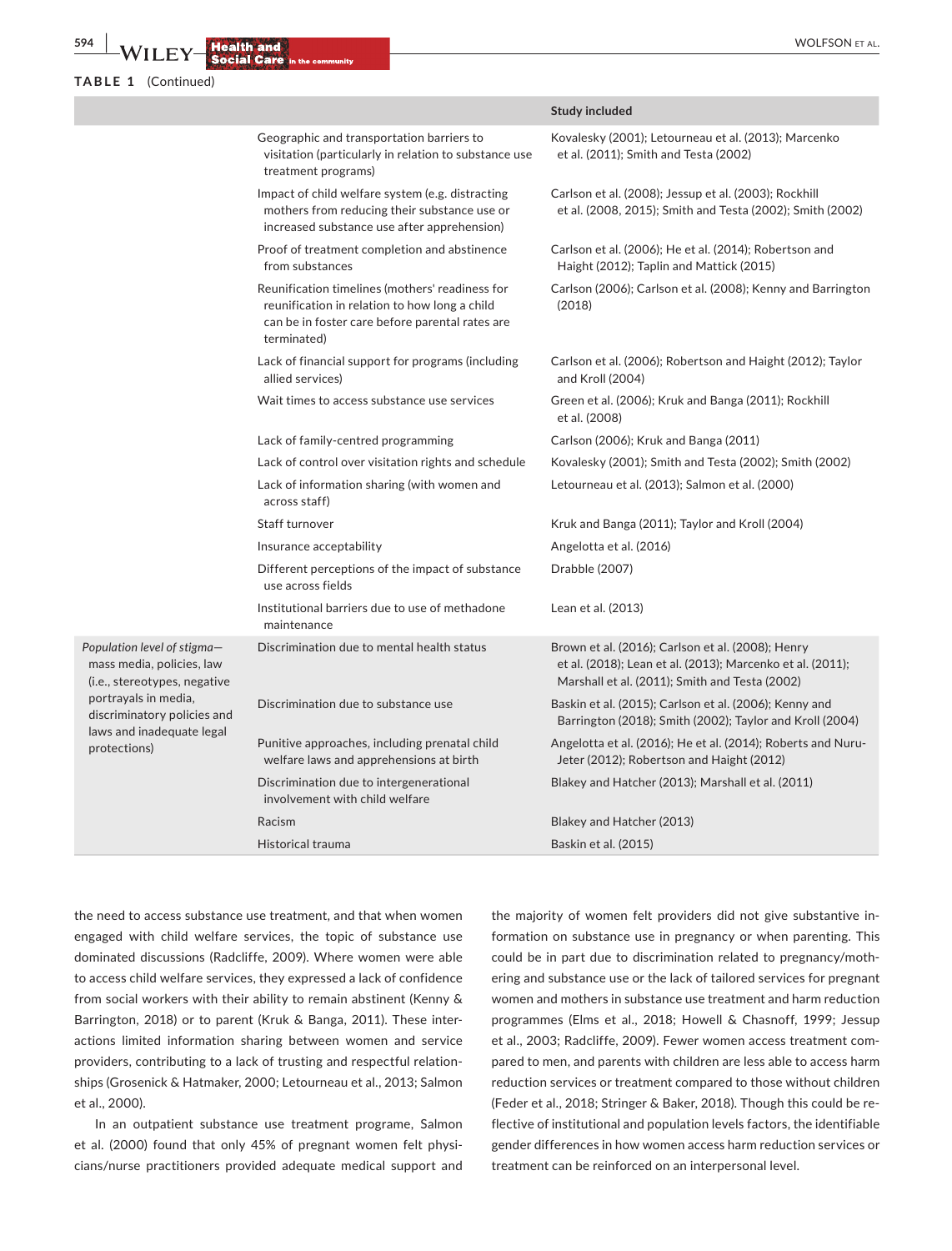# **3.3** | **Institutional stigma strongly affects access to substance use and parenting supports**

Thirty articles discussed the barriers at the institutional level, including stigma enacted within health systems, in health and social service training programmes, and health and social service organisations. Barriers at the institutional level were formidable and they emerged in pervasive ways to the individual and interpersonal levels. Stigma at the institutional level impacted women directly (i.e., organisational expectations on women; Baskin et al., 2015; Carlson et al., 2006, 2008; Drabble, 2007; Elms et al., 2018; Falletta et al., 2018; He et al., 2014; Jessup et al., 2003; Lewis, 2004; Radcliffe, 2009; Roberts & Nuru-Jeter, 2012; Rockhill et al., 2008; Smith, 2002) and indirectly (i.e., lack of coordination across service providers; Drabble, 2007; Falletta et al., 2018; Henry et al., 2018; Kovalesky, 2001; Lussier et al., 2010; Marcenko et al., 2011; Robertson & Haight, 2012; Smith & Testa, 2002; Smith, 2006; Taylor & Kroll, 2004). Institutional stigma was heightened for women with comorbid substance use and mental health issues, and for women with lower income who often had limited resources such as housing, food and employment (Bessant, 2003; Carlson et al., 2008; Comfort & Kaltenbach, 2000; Henry et al., 2018; Lean et al., 2013; Lussier et al., 2010; Marcenko et al., 2011; Rockhill et al., 2008; Tuten et al., 2003).

Within the child welfare system, a number of articles described how women had high expectations placed on them to complete an unrealistic number of tasks and extensive documentation including proof of substance use treatment completion, employment and housing (Falletta et al., 2018; Marcenko et al., 2011; Smith, 2002; Taplin & Mattick, 2015). Meeting these demands was found to be particularly difficult for women with mental health comorbidities or intergenerational involvement in child welfare services and who were less likely to be reunified with their children compared to families without previous child welfare involvement (Marshall et al., 2011). This may be correlated with a lack of training on substance use within the child welfare field or a result of limited coordination across providers to deliver comprehensive mental health, substance use and social services (Falletta et al., 2018).

Within the substance use field, pregnancy and mothering status largely impacted women's access to and retention in harm reduction programmes. Substance use treatment is often not gender informed or family oriented, and there is limited programming that addresses the specific and diverse needs of pregnant women and mothers (Bessant, 2003; Falletta et al., 2018; Howell & Chasnoff, 1999; Jessup et al., 2003; Kruk & Banga, 2011; Radcliffe, 2009; Smith, 2002; Smith, 2006). For example, programmes may not accept mothers with young children or provide child minding, which both limits women's access to harm reduction programmes and women's ability to stay in the programme for the full length of time (Carlson, 2006; Kruk & Banga, 2011).

Women also experienced challenges in knowing how to access substance use services due to a lack of outreach, or information available about the services. The lack of information available to pregnant and mothering women further contributed to women's concerns that their substance use will be reported to child welfare services

**Example 20 Integrals 20 Integrals 20 Integrals 20 Integrals 20 Integrals 20 Integrals 20 Integrals 20 Integrals 20 Integrals 20 Integrals 20 Integrals 20 Integrals 20 Integrals 20 Integrals 20 Integrals 20 Integrals 20 In** 

or the criminal justice system (Bessant, 2003; Jessup et al., 2003). Homelessness further exacerbated these barriers due to a greater disconnect to information, increased violence and substance use, and overall lack of socioeconomic support associated with the lack of housing (Bessant, 2003).

Where women were able to obtain information about substance use services, waitlists acted as additional barriers to women accessing treatment (Elms et al., 2018; Rockhill et al., 2008). Moreover, many substance use and harm reduction programmes identified in the review were privately owned and located in large cities. Often these programmes did not accept insurance, requiring women to pay upfront in cash (Jessup et al., 2003; Rockhill et al., 2008). The location and cost of these programmes heightened geographic and transportation barriers, particularly for women in rural and remote regions or whose children were in foster care in other regions (Howell & Chasnoff, 1999; Jessup et al., 2003; Letourneau et al., 2013). For women using OAT, such as methadone that requires daily access to a pharmacy, women's geographic location and transportation access posed increased challenges (Lander et al., 2013).

Underlying a number of the barriers at the institutional level is the differing mandates and paradigms between the substance use and child welfare fields, and the resulting lack of coordination across providers. Within the substance use literature, abstinencebased policies also generated fears of child removal and ultimately deterred women from seeking services (Carlson, 2006; He et al., 2014; Robertson & Haight, 2012; Taplin & Mattick, 2015). Moreover, longer term needs requiring coordinated efforts, such as stable housing and access to mental health services were often not met even where the immediate substance use-related needs of women were addressed (Haller et al., 2003; Howell & Chasnoff, 1999). The lack of coordination and collaboration among health and social services was evident in a lack of cross-training (Falletta et al., 2018; Smith & Testa, 2002; Smith, 2006), inconsistent referrals and service delivery (Lussier et al., 2010; Robertson & Haight, 2012; Taylor & Kroll, 2004), and different perceptions of the impacts of substance use across fields (Drabble, 2007).

# **3.4** | **The operationalization of stigma at the population level**

Seventeen articles cited barriers at the population level. These barriers are related to discriminatory and exclusionary policies and procedures at the institutional level, within interpersonal relationships, and are often internalized to influence people's sense of self-worth (Goffman, 1986; Tam, 2019). Stigma, discrimination and judgement were the most commonly cited barriers to accessing child welfare and substance use services.

In the literature, many of the population level barriers were cited within the context of how they manifested at the individual, interpersonal and institutional levels. For example, in a study on women's social support following child removal, stigma was described as a 'pervasive force' that reinforced 'social blame and isolation' (Kenny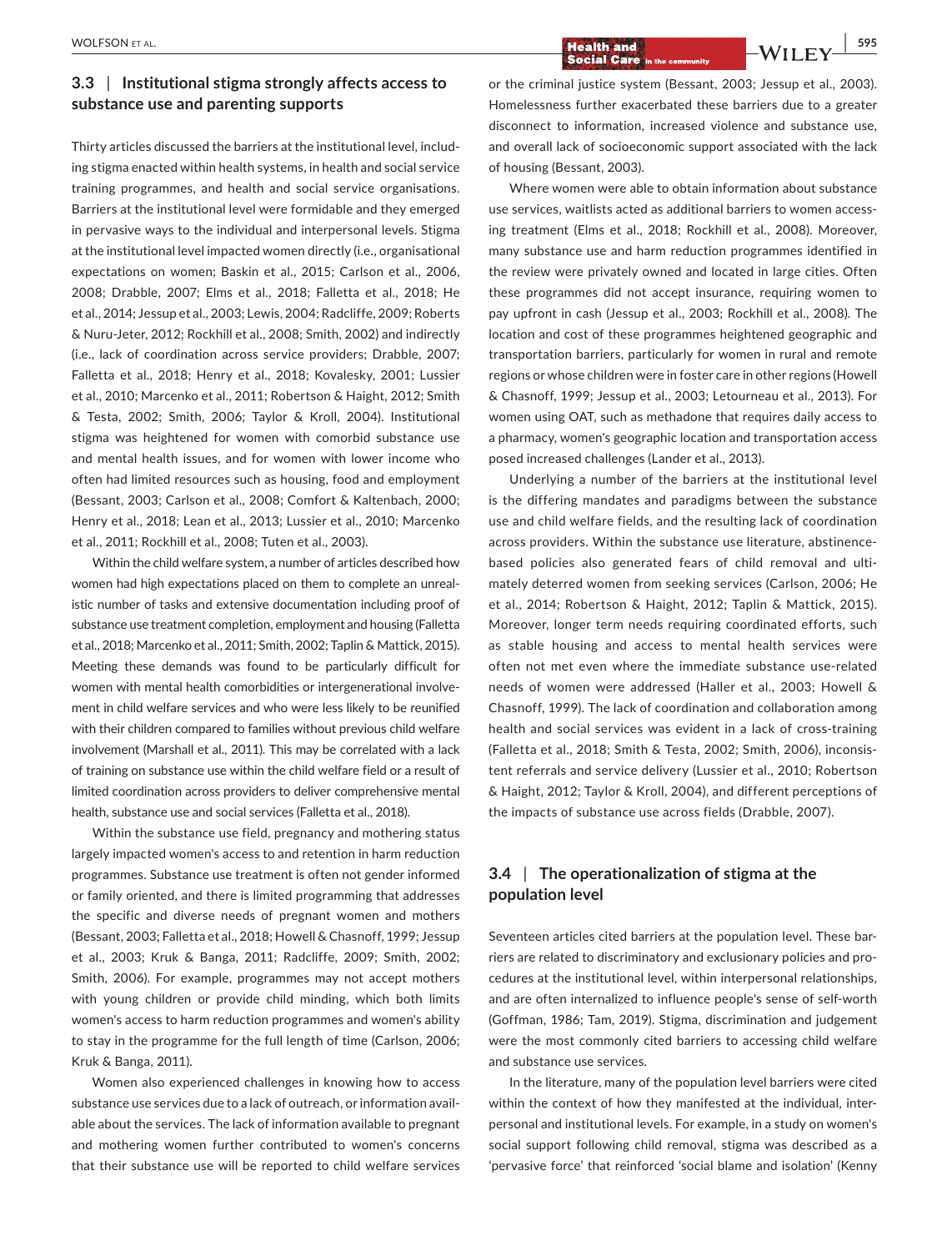**596 | <b>A**/II FA/**Health and a** 

& Barrington, 2018, p. 211). Some of the women participating in the study described ongoing fear of social exposure and shaming, as well as the 'desire to keep this part of her life secret' or 'avoid[ing] the anticipated shame and judgement [child removal] would invariably report' (Kenny & Barrington, 2018, p. 213). Another study noted that women were 'branded' as uncaring or abusive as a result of substance use, which impacted how women were able to engage with child welfare services (Baskin et al., 2015). Studies that described negative stereotypes and societal shame related to substance use during pregnancy (Baskin et al., 2015; Carlson et al., 2006; Kenny & Barrington, 2018; Smith, 2002; Taylor & Kroll, 2004) and mental health challenges (Brown et al., 2016; Carlson et al., 2008; Henry et al., 2018; Lean et al., 2013; Marcenko et al., 2011; Marshall et al., 2011; Smith & Testa, 2002) highlighted the impacts of the shame rather than the norms and stereotypes themselves.

Several discriminatory laws and policies were described in the literature. Policies that dictate the length of time that a child could be placed in foster care before parental rights are terminated (Carlson, 2006; Carlson et al., 2008; He et al., 2014; Kenny & Barrington, 2018) or where non-compliance results in jail time (He et al., 2014) have lasting impacts on women's self-efficacy (Brown et al., 2016; Kenny & Barrington, 2018), confidence in their ability to parent (Carlson et al., 2008; Kenny & Barrington, 2018), and their willingness to seek support. Colonial policies further reinforced historical and intergenerational trauma, which were found to lead to multigenerational involvement with, and mistrust of, the child welfare system (Baskin et al., 2015). Moreover, while racism was less frequently cited, in a study of Black mothers' experiences with regaining custody of their children, Blakey and Hatcher (2013) reported that intergenerational racism, classism and sexism magnified discrimination.

### **4** | **DISCUSSION**

This review describes significant and interrelated barriers pregnant women and mothers who use substances face when accessing and engaging with substance use services. For over 20 years, the academic literature has identified barriers to treatment and support for pregnant women and mothers who use substances. However, these barriers for women have persisted as systems have generally remained resistant to change and continue to work in silos (Urbanoski et al., 2018). In this discussion, the barriers associated with the four levels of stigma identified in the *Action Framework* are summarised and linked to examples, identified through the larger project on stigma, pregnancy, parenting, child welfare and opioid use (Schmidt et al., 2019), of emergent strategies from the substance use and child welfare fields to overcome these barriers.

### **4.1** | **Group-based programming**

At the individual level, group-based programmes and supports can reduce internalized stigma and improve the well-being of individuals by strengthening coping skills, building social support and increasing self-efficacy (Brown et al., 2016; Tam, 2019). In support groups, women are encouraged to share information in a safe environment and build networks inclusive of others who are also working to reduce their substance use (Rutman & Hubberstey, 2019). For pregnant women and mothers who use opioids, group-based supports can provide a safe space to collectively recognise and address issues such as substance use and experiences of violence. Within these supportive settings, women can determine their goals, needs and steps required to address their substance use without judgement and identify and practice new skills (Carlson, 2006; Carter, 2002; Lewis, 2004). Group-based programmes in harm reduction and substance use treatment settings can cover a range of topics, from substance use reduction to attachment-based parenting. Parenting programming in harm reduction services and substance use treatment can foster the development of stronger communication and problem-solving skills; build relationships between children, parents and providers; and support identification and practice of positive coping strategies (Akin, Brook, et al., 2018; Akin, Johnson-Motoyama, et al., 2018). Women accessing substance use services have expressed being more comfortable discussing their substance use and interrelated issues when organisations offer peer support programming. Rockhill et al. (2015) found that in a parent-directed peer mentorship programme for parents with substance use concerns who were engaged in the child welfare system, participants were able to build caring relationships, self-efficacy and motivation to access services.

Group-based programmes can also promote improvement in interpersonal relationships, such as those between women and providers. For example, The *Strengthening Families Program* is an evidence-based 14-week parenting programme for families involved with child welfare that was developed in the 1980s. The programme includes groups for children and parents as well as time for supervised practice of newly developed skills (Akin, Brook, et al., 2018). Recent evaluations of the programme have found that developing relationships between parents and providers throughout the programme resulted in increased parental engagement in the group, reduced substance use, fewer days where children were placed in out-of-home care, and increased family and parental functioning (Akin, Johnson-Motoyama, et al., 2018; Brook et al., 2016).

### **4.2** | **Training and education**

Service provider education and training can target stigma at the interpersonal level. Interventions that encourage providers to examine their personal values, beliefs and biases about women who use opioids can result in a better understanding of women's experiences and perspectives (Tam, 2019). For example, Seybold et al. (2014) describe a multidisciplinary workshop conducted with a wide range of health and social service providers including nurses, social workers and physicians. The workshop was designed to increase understanding of addiction, substance use treatment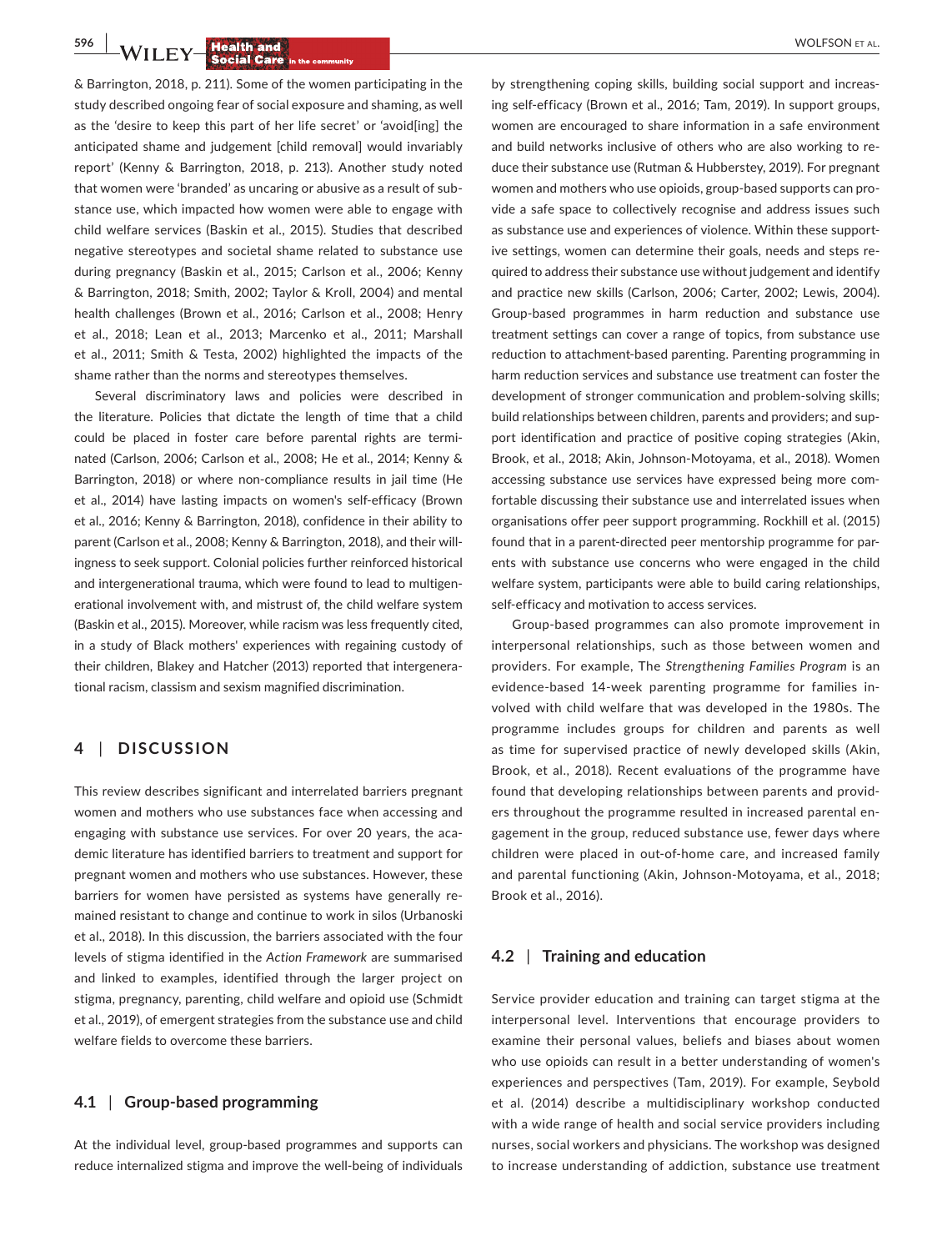and professional readiness to support pregnant individuals who use substances. In the workshop evaluation survey, service providers reported they increased their compassion to pregnant patients who use substances (Seybold et al., 2014). Training and education that includes both child welfare and substance use service providers can increase shared understanding and skill sets, help improve the understanding of the other sector's role, increase communication and referrals, and promote successful collaborations between substance use and child welfare systems that support changes to practice that reduce barriers (Schmidt et al., 2019; Seybold et al., 2014).

### **4.3** | **Trauma-, gender- and cultureinformed practice**

Proactive efforts to address stigma at the institutional level are interconnected with individual and interpersonal dynamics. At this level, stigma-reducing approaches can include ongoing training and education, creating safe and inclusive work environments, engaging in institutional and cross-sectoral collaboration, and the implementation of trauma/violence-, culture- and gender-informed approaches (Tam, 2019). Embedding these approaches into programme philosophies can support service providers to work in non-judgemental and compassionate ways, which is critically important to providing safe care to pregnant women and mothers (Hubberstey et al., 2019).

Service providers who understand the impact that experiences of trauma and violence have on women's substance use are more likely to create physical, psychological and emotional safety for women (Blakey & Hatcher, 2013). Culturally-informed practice and those that address intergenerational trauma can reduce power imbalances between women and providers, facilitate trust and healing, and support self-determination (Carter, 2002; Hines, 2013). For example, Manito Ikwe Kagikwe (The Mothering Project), a holistic harm reduction programme in Canada, integrates culture into all of its programming. Women are invited to participate in events related to their culture, such as baby naming, smudging and drumming. Having a wide array of culture-informed programming has supported women in meeting their diverse needs (Wolfson et al., 2019).

The provision of gender-informed and gender-specific services that account for the unique service needs of women has also been found to reduce barriers for pregnant women and mothers. In a study by Grosenick and Hatmaker (2000), women in substance use treatment described feeling safer and less pressure to be performative around staff who are women, compared to men (Grosenick & Hatmaker, 2000).

# **4.4** | **Collaborative care models and cross-section collaboration**

Promising approaches to service delivery that can address stigma and enhance collaboration include family-centred substance use treatment, cross-agency collaboration, co-located services, and case management. Often embedded within these models are the values of collaboration, mother–child togetherness and holism (Howell & Chasnoff, 1999; Robertson & Haight, 2012; Schmidt et al., 2019). Family-centred treatment programmes provide services to different members of the family and have the potential to make programmes more accessible for women (Kruk & Banga, 2011). Family-centred programmes address frequently cited barriers such as lack of childcare, fear of child removal and transportation to substance use treatment by allowing children to live with their parents in facilities (Baskin et al., 2015). Integrated treatment for mothers and their children has positive impacts on maternal substance use, maternal mental health, and birth outcomes, as well as enhanced parenting capacity and confidence, and decreased rates of children in care (Clark, 2001; Sword et al., 2009). Women who participate in integrated treatment are better able to focus on their own recovery and thus have higher completion rates and longer stays (Clark, 2001). For example, in an evaluation of 24 live-in treatment services in the United States, postpartum women with their infants had the highest rates of completion (48%) and longest treatment stays (192 days), whereas postpartum women without their children had the lowest rates of completion (17%) and shortest treatment stays (76 days; Clark, 2001).

Cross-agency collaboration can facilitate increased support services for women due to a more holistic understanding of the factors that contribute to women's substance use and child welfare engagement (Drabble, 2007; Howell & Chasnoff, 1999). Collaboration between services, including those outside the substance use and child welfare sectors, creates an environment dedicated to addressing a wide range of personal, social, material and health needs (Comfort & Kaltenbach, 2000). Case management models link women to services they need, including those to support harm reduction, and can be provided in a variety of environments, such as at home, in community services, or during substance use treatment (Olsen et al., 2015). Collaborative models where child welfare and substance use service providers work as a team, or in the same location, can lead to higher referrals to and receipt of substance use services among child welfare clients (He, 2017). These models can also result in increased attainment of treatment goals, maintained custody and greater reunification if custody is lost (Huebner et al., 2015, 2018; Rockhill et al., 2008).

### **4.5** | **Evidence-based policy development**

Institutional interventions, such as cross-system collaboration and the integration of trauma/violence-, gender- and culture-informed principles, can be reinforced through population-level actions. Funding for collaborative care programmes, developing and implementing protective rather than punitive laws and policies and addressing discrimination within existing laws and policies can support stigma reduction at the institutional and interpersonal levels (Tam, 2019). Policies that address and integrate responses to social and structural factors that influence women's substance use such as poverty, colonization and intergenerational trauma, and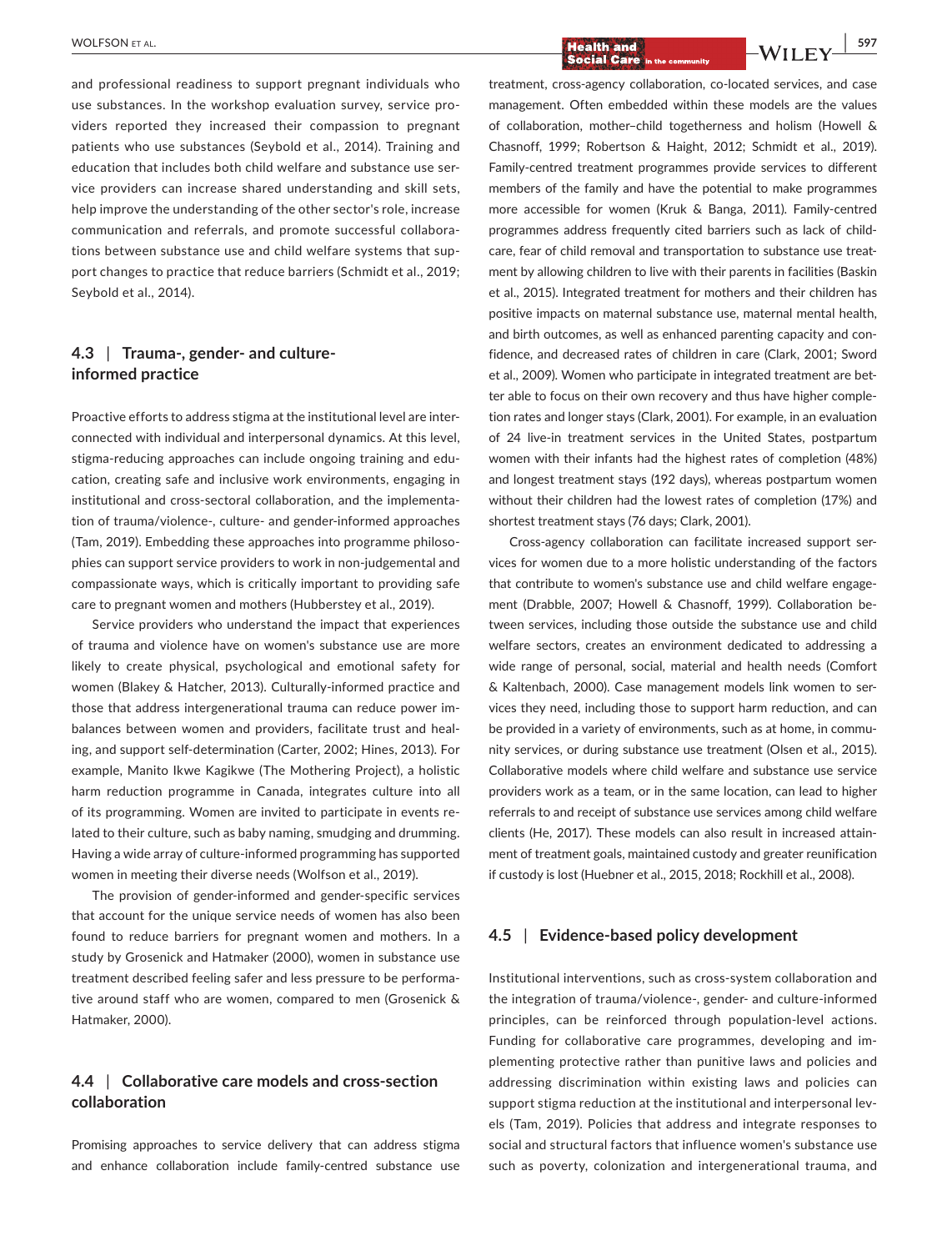**598 WILEY Bealth and** *Research and**Research* **<b>Social Care** in the community

lack of housing are necessary (Baskin et al., 2015; Bessant, 2003; Marcenko et al., 2011; Robertson & Haight, 2012). Collaborations across ministries or governmental departments can act as a crucial bridge for agency and partner collaboration to reduce the challenges associated with caring for women with complex needs (Meixner et al., 2016).

Addressing women's experiences of stigma and related barriers at the individual, interpersonal, institutional and population levels not only has beneficial outcomes for women but also their children, families and communities (Racine et al., 2009). Evidenced outcomes include improved physical and mental health, reduced substance use, improved child welfare outcomes (Carlson, 2006; Carlson et al., 2006, 2008; Comfort & Kaltenbach, 2000), positive parenting outcomes (Taplin & Mattick, 2015), safe housing (Drabble, 2007), and healthy relationships and support networks (Drabble, 2007; Elms et al., 2018).

### **4.6** | **Limitations**

This scoping review was conducted to understand how stigma and related factors impact access to, retention in and outcomes of harm reduction programmes and child welfare engagement for pregnant women and mothers who use substances. While the results capture stigma and related barriers at the individual, interpersonal, and to an extent, the institutional levels, literature that captured barriers at the population level was limited. Future research should examine how discriminatory laws and policies shape women's experiences with accessing substance use treatment and child welfare services and how these policies could be improved to support women and in turn reduce stigma at all levels identified by the *Action Framework*. While there is an abundance of research on the barriers that women face, results from the scoping review demonstrate a limited amount of research on destigmatising interventions that address these barriers. Interventions to successfully address these barriers require further research. Finally, this scoping review was conducted as part of a project focused on opioids. While many of the results provided findings on substance use generally, future research may benefit from a more expansive search that includes other substances, including alcohol and tobacco, which have known effects on foetal growth and development.

# **5** | **CONCLUSION**

Pregnant women and mothers who use substances face significant and persistent stigma and barriers in accessing and maintaining support to reduce harms associated with their substance use and enhance their capacity to parent. These barriers are rooted in systemic levels of stigma and discrimination that have foundations in racism, colonialism and sexism. These barriers have often been articulated, yet action to surmount them has been slow, and at times, stagnant. However, hopeful signs of change are beginning

to emerge. In Canada, the release of the *Action Framework* articulates how stigma operates at multiple levels and impacts those who are most in need of services. Through understanding the nuances, drivers and experiences of multiple forms of stigma, service providers and policymakers may be better situated to identify effective and collaborative interventions. Shifts in the substance use field to embrace a public health approach offer new hope and ideas for addressing the discrimination and injustice faced by pregnant women and mothers who use substances. Concurrently, the importance of early attachment and the harms of separating mothers and children are prompting the child welfare field to rethink approaches and, in some cases, the specific need to support, rather than punish, mothers who use substances.

This review identified literature from the past two decades on the topic of stigma and barriers facing pregnant women and mothers who use substances who come into contact with the child welfare system. Using the *Action Framework*, we were able to address the barriers in a pragmatic way and describe emerging interventions to address stigma at four levels. These interventions are multilevel, allowing service providers and policymakers to identify and act on how stigma and barriers at the institutional and population levels permeate and influence barriers at the individual and interpersonal levels. In this and related work, we see the importance of utilizing principles for developing and advancing anti-stigma interventions that promote harm reduction, recovery, and capacity to parent, in order to reach and engage pregnant women and mothers who use substances. In the studies cited in this review, we presented evidence of successful interventions that were guided by the principles of being traumainformed, culturally safe and women-centred and that support mother–child togetherness. It is due time for collaborative action by the substance use and child welfare fields to enact these principles and approaches.

#### **CONFLICT OF INTEREST**

The authors declare that there is no conflict of interest.

#### **DATA AVAILABILITY STATEMENT**

Data sharing not applicable – no new data generated.

### **ORCID**

*Lindsay Wolfso[n](https://orcid.org/0000-0002-4584-6494)* <https://orcid.org/0000-0002-4584-6494>

#### **REFERENCES**

- Akin, B. A., Brook, J., Johnson-Motoyama, M., Paceley, M., & Davis, S. (2018). Engaging substance-affected families in child welfare: Parent perspectives of a parenting intervention at program initiation and completion. *Journal of Family Social Work*, *21*(4/5), 313–330. [https://](https://doi.org/10.1080/10522158.2018.1469562) [doi.org/10.1080/10522158.2018.1469562](https://doi.org/10.1080/10522158.2018.1469562)
- Akin, B. A., Johnson-Motoyama, M., Davis, S., Paceley, M., & Brook, J. (2018). Parent perspectives of engagement in the strengthening families program: An evidence-based intervention for families in child welfare and affected by parental substance use. *Child & Family Social Work*, *23*(4), 735–742.<https://doi.org/10.1111/cfs.12470>
- Angelotta, C., Weiss, C. J., Angelotta, J. W., & Friedman, R. A. (2016). A moral or medical problem? The relationship between legal penalties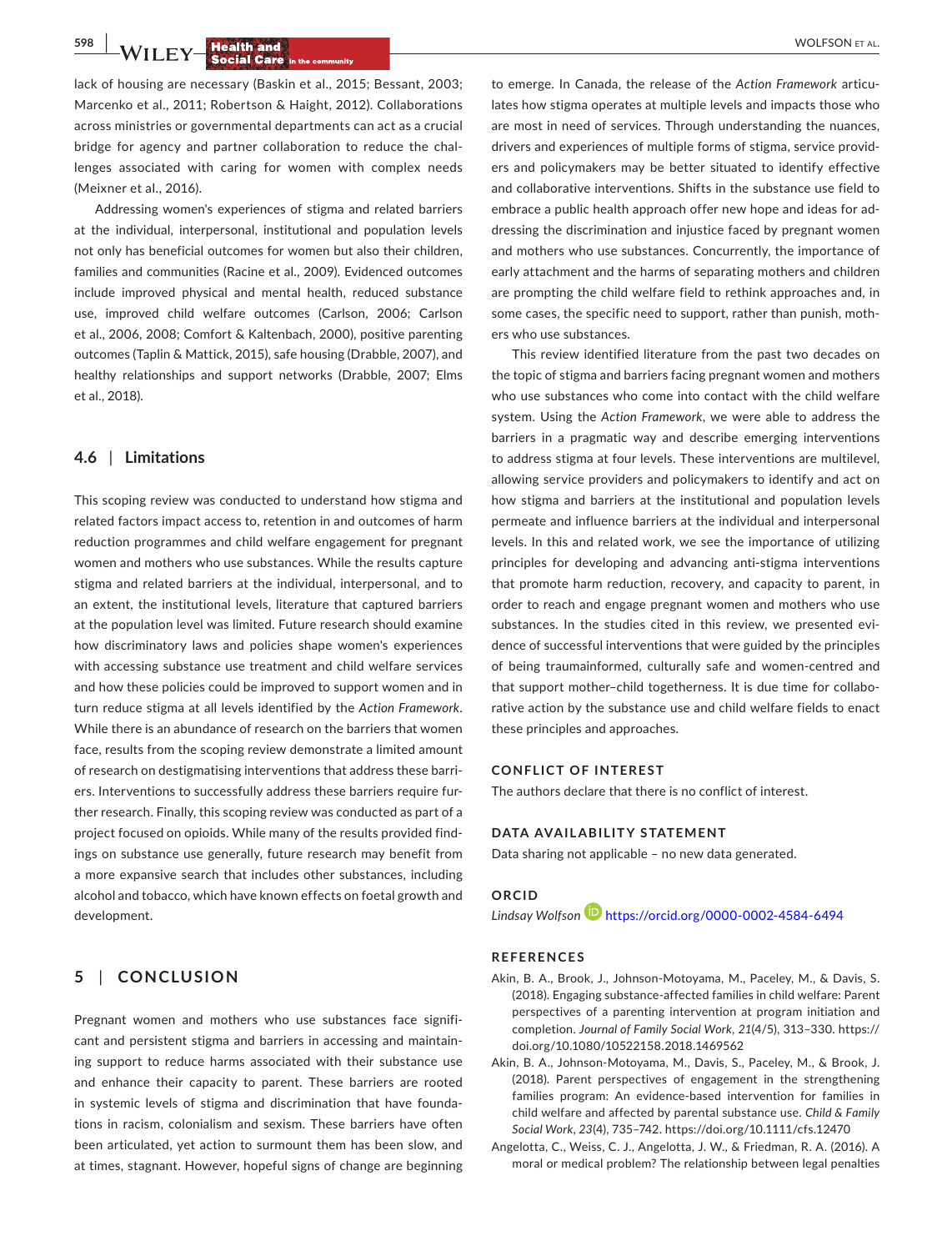and treatment practices for opioid use disorders in pregnant women. *Women's Health Issues*, *26*(6), 595–601. [https://doi.org/10.1016/j.](https://doi.org/10.1016/j.whi.2016.09.002) [whi.2016.09.002](https://doi.org/10.1016/j.whi.2016.09.002)

- Arksey, H., & O'Malley, L. (2005). Scoping studies: Towards a methodological framework. *International Journal of Social Research Methodology*, *8*(1), 19–32. [https://doi.org/10.1080/1364557032](https://doi.org/10.1080/1364557032000119616) [000119616](https://doi.org/10.1080/1364557032000119616)
- Baskin, C., Strike, C., & McPherson, B. (2015). Long time overdue: An examination of the destructive impacts of policy and legislation on pregnant and parenting aboriginal women and their children. *The International Indigenous Policy Journal*, *6*(1), 1–19. [https://doi.](https://doi.org/10.18584/iipj.2015.6.1.5) [org/10.18584/iipj.2015.6.1.5](https://doi.org/10.18584/iipj.2015.6.1.5)
- Bessant, J. (2003). Pregnancy in a Brotherhood bin: Housing and drugtreatment options for pregnant young women. *Australian Social Work*, *56*(3), 234–246.<https://doi.org/10.1046/j.0312-407x.2003.00077.x>
- Blakey, J. M., & Hatcher, S. S. (2013). Trauma and substance abuse among child welfare involved African American mothers: A case study. *Journal of Public Child Welfare*, *7*(2), 194–216. [https://doi.](https://doi.org/10.1080/15548732.2013.779623) [org/10.1080/15548732.2013.779623](https://doi.org/10.1080/15548732.2013.779623)
- Brook, J., Akin, B. A., Lloyd, M., Bhattarai, J., & McDonald, T. P. (2016). The use of prospective versus retrospective pretests with childwelfare involved families. *Journal of Child and Family Studies*, *25*(9), 2740–2752.<https://doi.org/10.1007/s10826-016-0446-1>
- Brown, S., Hicks, L. M., & Tracy, E. M. (2016). Parenting efficacy and support in mothers with dual disorders in a substance abuse treatment program. *Journal of Dual Diagnosis*, *12*(3/4), 227–237. [https://doi.](https://doi.org/10.1080/15504263.2016.1247998) [org/10.1080/15504263.2016.1247998](https://doi.org/10.1080/15504263.2016.1247998)
- Carlson, B. E. (2006). Best practices in the treatment of substanceabusing women in the child welfare system. *Journal of Social Work Practice in the Addictions*, *6*(3), 97–115. [https://doi.org/10.1300/](https://doi.org/10.1300/J160v06n03_08) [J160v06n03\\_08](https://doi.org/10.1300/J160v06n03_08)
- Carlson, B. E., Matto, H., Smith, C. A., & Eversman, M. (2006). A pilot study of reunification following drug abuse treatment: Recovering the mother role. *Journal of Drug Issues*, *36*(4), 877–902. [https://doi.](https://doi.org/10.1177/002204260603600406) [org/10.1177/002204260603600406](https://doi.org/10.1177/002204260603600406)
- Carlson, B. E., Smith, C., Matto, H., & Eversman, M. (2008). Reunification with children in the context of maternal recovery from drug abuse. *Families in Society*, *89*(2), 253–263. [https://doi.org/](https://doi.org/10.1606/1044-3894.3741) [10.1606/1044-3894.3741](https://doi.org/10.1606/1044-3894.3741)
- Carter, C. S. (2002). Prenatal care for women who are addicted: Implications for gender-sensitive practice. *Affilia*, *17*(3), 299–313.Retrieved from [http://ezproxy.library.ubc.ca/login?url](http://ezproxy.library.ubc.ca/login?url=http://search.ebscohost.com/login.aspx?direct=true&db=ccm&AN=106794685&site=ehost-live&scope=site)=http://search.ebscohost. [com/login.aspx?direct](http://ezproxy.library.ubc.ca/login?url=http://search.ebscohost.com/login.aspx?direct=true&db=ccm&AN=106794685&site=ehost-live&scope=site)=true&db=ccm&AN=106794685&site=ehost [-live&scope](http://ezproxy.library.ubc.ca/login?url=http://search.ebscohost.com/login.aspx?direct=true&db=ccm&AN=106794685&site=ehost-live&scope=site)=site
- Clark, H. W. (2001). Residential substance abuse treatment for pregnant and postpartum women and their children: Treatment and policy implications. *Child Welfare: Journal of Policy, Practice, and Program*, *80*(2), 179–198.Retrieved from [http://ezproxy.library.ubc.ca/login](http://ezproxy.library.ubc.ca/login?url=http://search.ebscohost.com/login.aspx?direct=true&db=psyh&AN=2001-00597-004&site=ehost-live&scope=site) ?url=[http://search.ebscohost.com/login.aspx?direct](http://ezproxy.library.ubc.ca/login?url=http://search.ebscohost.com/login.aspx?direct=true&db=psyh&AN=2001-00597-004&site=ehost-live&scope=site)=true&db=psyh&AN=[2001-00597-004&site](http://ezproxy.library.ubc.ca/login?url=http://search.ebscohost.com/login.aspx?direct=true&db=psyh&AN=2001-00597-004&site=ehost-live&scope=site)=ehost-live&scope=site
- Comfort, M., & Kaltenbach, K. A. (2000). Predictors of treatment outcomes for substance-abusing women: A retrospective study. *Substance Abuse*, *21*(1), 33–45. [https://doi.org/10.1080/08897](https://doi.org/10.1080/08897070009511416) [070009511416](https://doi.org/10.1080/08897070009511416)
- Drabble, L. (2007). Pathways to collaboration: Exploring values and collaborative practice between child welfare and substance abuse treatment fields. *Child Maltreatment*, *12*(1), 31–42. [https://doi.org/](https://doi.org/10.1177/1077559506296721) [10.1177/1077559506296721](https://doi.org/10.1177/1077559506296721)
- Elms, N., Link, K., Newman, A., & Brogly, S. B., House, K. (2018). Need for women-centered treatment for substance use disorders: Results from focus group discussions. *Harm Reduction Journal*, *15*(1), 40. <https://doi.org/10.1186/s12954-018-0247-5>
- Falletta, L., Hamilton, K., Fischbein, R., Aultman, J., Kinney, B., & Kenne, D. (2018). Perceptions of child protective services among pregnant or recently pregnant, opioid-using women in substance

abuse treatment. *Child Abuse & Neglect*, *79*, 125–135. [https://doi.](https://doi.org/10.1016/j.chiabu.2018.01.026) [org/10.1016/j.chiabu.2018.01.026](https://doi.org/10.1016/j.chiabu.2018.01.026)

- Feder, K. A., Mojtabai, R., Musci, R. J., & Letourneau, E. J. (2018). U.S. adults with opioid use disorder living with children: Treatment use and barriers to care. *Journal of Substance Abuse Treatment*, *93*, 31–37. <https://doi.org/10.1016/j.jsat.2018.07.011>
- Fonti, S., Davis, D., & Ferguson, S. (2016). The attitudes of healthcare professionals towards women using illicit substances in pregnancy: A cross-sectional study. *Women and Birth*, *29*(4), 330–335. [https://doi.](https://doi.org/10.1016/j.wombi.2016.01.001) [org/10.1016/j.wombi.2016.01.001](https://doi.org/10.1016/j.wombi.2016.01.001)
- Goffman, E. (1986). *Stigma: Notes on the management of spoiled identity* (1st Touchstone ed.). Simon & Schuster.
- Green, B. L., Rockhill, A., & Furrer, C. (2006). Understanding patterns of substance abuse treatment for women involved with child welfare: The influence of the Adoption and Safe Families Act (ASFA). *The American Journal of Drug and Alcohol Abuse*, *32*(2), 149–176. [https://](https://doi.org/10.1080/00952990500479282) [doi.org/10.1080/00952990500479282](https://doi.org/10.1080/00952990500479282)
- Grosenick, J. K., & Hatmaker, C. M. (2000). Perceptions of staff attributes in substance abuse treatment. *Journal of Substance Abuse Treatment*, *19*(3), 273–284. [https://doi.org/10.1016/S0740-5472\(00\)00109-4](https://doi.org/10.1016/S0740-5472(00)00109-4)
- Guan, Q., Sproule, B. A., Vigod, S. N., Cadarette, S. M., Greaves, S., Martins, D., & Gomes, T. (2019). Impact of timing of methadone initiation on perinatal outcomes following delivery among pregnant women on methadone maintenance therapy in Ontario: Impact of methadone use on perinatal outcomes. *Addiction*, *114*(2), 268–277. <https://doi.org/10.1111/add.14453>
- Gueta, K., & Addad, M. (2013). Moulding an emancipatory discourse: How mothers recovering from addiction build their own discourse. *Addiction Research & Theory*, *21*(1), 33–42. [https://doi.](https://doi.org/10.3109/16066359.2012.680080) [org/10.3109/16066359.2012.680080](https://doi.org/10.3109/16066359.2012.680080)
- Gunn, A. J., & Canada, K. E. (2015). Intra-group stigma: Examining peer relationships among women in recovery for addictions. *Drugs: Education, Prevention & Policy*, *22*(3), 281–292. [https://doi.](https://doi.org/10.3109/09687637.2015.1021241) [org/10.3109/09687637.2015.1021241](https://doi.org/10.3109/09687637.2015.1021241)
- Haller, D. L., Miles, D. R., & Dawson, K. S. (2003). Factors influencing treatment enrollment by pregnant substance abusers. *The American Journal of Drug and Alcohol Abuse*, *29*(1), 117–131. [https://doi.org/](https://doi.org/10.1081/ADA-120018842) [10.1081/ADA-120018842](https://doi.org/10.1081/ADA-120018842)
- Harvey, S., Schmied, V., Nicholls, D., & Dahlen, H. (2015). Hope amidst judgement: The meaning mothers accessing opioid treatment programmes ascribe to interactions with health services in the perinatal period. *Journal of Family Studies*, *21*(3), 282–304. [https://doi.](https://doi.org/10.1080/13229400.2015.1110531) [org/10.1080/13229400.2015.1110531](https://doi.org/10.1080/13229400.2015.1110531)
- He, A. S. (2017). Interagency collaboration and receipt of substance abuse treatment services for child welfare-involved caregivers. *Journal of Substance Abuse Treatment*, *79*, 20–28. [https://doi.org/10.1016/j.](https://doi.org/10.1016/j.jsat.2017.05.006) [jsat.2017.05.006](https://doi.org/10.1016/j.jsat.2017.05.006)
- He, A. S., Traube, D. E., & Young, N. K. (2014). Perceptions of parental substance use disorders in cross-system collaboration among child welfare, alcohol and other drugs, and dependency court organizations. *Child Abuse & Neglect*, *38*(5), 939–951. [https://doi.](https://doi.org/10.1016/j.chiabu.2013.10.020) [org/10.1016/j.chiabu.2013.10.020](https://doi.org/10.1016/j.chiabu.2013.10.020)
- Henry, C., Liner-Jigamian, N., Carnochan, S., Taylor, S., & Austin, M. J. (2018). Parental substance use: How child welfare workers make the case for court intervention. *Children and Youth Services Review*, *93*, 69–78.<https://doi.org/10.1016/j.childyouth.2018.07.003>
- Hines, L. (2013). The treatment views and recommendations of substance abusing women: A meta-synthesis. *Qualitative Social Work*, *12*(4), 473–489.<https://doi.org/10.1177/1473325011432776>
- Hong, Q. N., Fàbregues, S., Bartlett, G., Boardman, F., Cargo, M., Dagenais, P., Gagnon, M.-P., Griffiths, F., Nicolau, B., O'Cathain, A., Rousseau, M.-C., Vedel, I., & Pluye, P. (2018). The Mixed Methods Appraisal Tool (MMAT) version 2018 for information professionals and researchers. *Education for Information*, *34*(4), 285–291. [https://](https://doi.org/10.3233/EFI-180221) [doi.org/10.3233/EFI-180221](https://doi.org/10.3233/EFI-180221)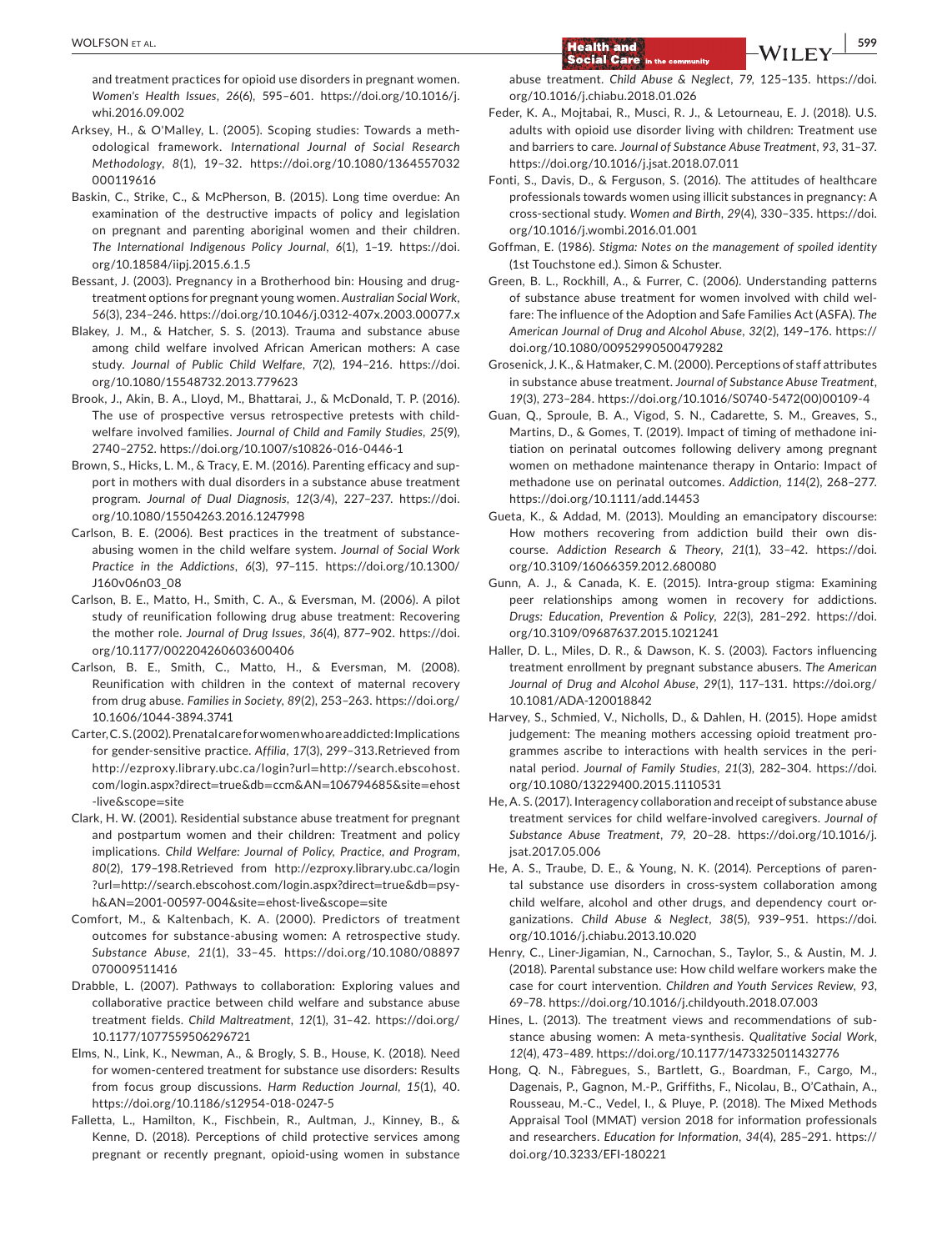**600 | <b>A**/II FX/ **Health and** *P CO* 

- Howard, H. (2015). Reducing stigma: Lessons from opioid-dependent women. *Journal of Social Work Practice in the Addictions*, *15*(4), 418– 438. <https://doi.org/10.1080/1533256X.2015.1091003>
- Howell, E. M., & Chasnoff, I. J. (1999). Perinatal substance abuse treatment. *Journal of Substance Abuse Treatment*, *17*(1–2), 139–148. [https://doi.org/10.1016/S0740-5472\(98\)00069-5](https://doi.org/10.1016/S0740-5472(98)00069-5)
- Hubberstey, C., Rutman, D., Schmidt, R., van Bibber, M., & Poole, N. (2019). Multi-service programs for pregnant and parenting women with substance use concerns: Women's perspectives on why they seek help and their significant changes. *International Journal of Environmental Research and Public Health*, *16*(8), 3299.<https://doi.org/10.3390/ijerph16183299>
- Huebner, R. A., Hall, M. T., Smead, E., Willauer, T., & Posze, L. (2018). Peer mentoring services, opportunities, and outcomes for child welfare families with substance use disorders. *Children and Youth Services Review*, *84*, 239–246. [https://doi.org/10.1016/j.childyouth.](https://doi.org/10.1016/j.childyouth.2017.12.005) [2017.12.005](https://doi.org/10.1016/j.childyouth.2017.12.005)
- Huebner, R. A., Willauer, T., Posze, L., Hall, M. T., & Oliver, J. (2015). Application of the evaluation framework for program improvement of START. *Journal of Public Child Welfare*, *9*(1), 42–64. [https://doi.](https://doi.org/10.1080/15548732.2014.983289) [org/10.1080/15548732.2014.983289](https://doi.org/10.1080/15548732.2014.983289)
- Jessup, M. A., Humphreys, J. C., Brindis, C. D., & Lee, K. A. (2003). Extrinsic barriers to substance abuse treatment among pregnant drug dependent women. *Journal of Drug Issues*, *33*(2), 285–304. <https://doi.org/10.1177/002204260303300202>
- Kenny, K. S., & Barrington, C. (2018). 'People just don't look at you the same way': Public stigma, private suffering and unmet social support needs among mothers who use drugs in the aftermath of child removal. *Children and Youth Services Review*, *86*, 209–216. [https://doi.](https://doi.org/10.1016/j.childyouth.2018.01.030) [org/10.1016/j.childyouth.2018.01.030](https://doi.org/10.1016/j.childyouth.2018.01.030)
- Kovalesky, A. (2001). Factors affecting mother–child visiting identified by women with histories of substance abuse and child custody loss. *Child Welfare*, *80*(6), 749–768.Retrieved from [http://ezproxy.libra](http://ezproxy.library.ubc.ca/login?url=http://search.ebscohost.com/login.aspx?direct=true&db=aph&AN=5947648&site=ehost-live&scope=site) ry.ubc.ca/login?url=[http://search.ebscohost.com/login.aspx?direc](http://ezproxy.library.ubc.ca/login?url=http://search.ebscohost.com/login.aspx?direct=true&db=aph&AN=5947648&site=ehost-live&scope=site) t=true&db=aph&AN=5947648&site=[ehost-live&scope](http://ezproxy.library.ubc.ca/login?url=http://search.ebscohost.com/login.aspx?direct=true&db=aph&AN=5947648&site=ehost-live&scope=site)=site
- Kruk, E., & Banga, P. S. (2011). Engagement of substance-using pregnant women in addiction recovery. *Canadian Journal of Community Mental Health*, *30*(1), 79–91.Retrieved from [http://ezproxy.library.ubc.ca/](http://ezproxy.library.ubc.ca/login?url=http://search.ebscohost.com/login.aspx?direct=true&db=ccm&AN=104662347&site=ehost-live&scope=site) login?url=[http://search.ebscohost.com/login.aspx?direct](http://ezproxy.library.ubc.ca/login?url=http://search.ebscohost.com/login.aspx?direct=true&db=ccm&AN=104662347&site=ehost-live&scope=site)=true&db=ccm&AN=104662347&site=[ehost-live&scope](http://ezproxy.library.ubc.ca/login?url=http://search.ebscohost.com/login.aspx?direct=true&db=ccm&AN=104662347&site=ehost-live&scope=site)=site
- Lander, L. R., Marshalek, P., Yitayew, M., Ford, D., Sullivan, C. R., & Gurka, K. K. (2013). Rural healthcare disparities: Challenges and solutions for the pregnant opioid-dependent population. *The West Virginia Medical Journal*, *109*(4), 22–27.Retrieved from [http://ezproxy.libra](http://ezproxy.library.ubc.ca/login?url=http://search.ebscohost.com/login.aspx?direct=true&db=mnh&AN=23930558&site=ehost-live&scope=site) ry.ubc.ca/login?url=[http://search.ebscohost.com/login.aspx?direc](http://ezproxy.library.ubc.ca/login?url=http://search.ebscohost.com/login.aspx?direct=true&db=mnh&AN=23930558&site=ehost-live&scope=site) t=true&db=mnh&AN=23930558&site=[ehost-live&scope](http://ezproxy.library.ubc.ca/login?url=http://search.ebscohost.com/login.aspx?direct=true&db=mnh&AN=23930558&site=ehost-live&scope=site)=site
- Lean, R. E., Pritchard, V. E., & Woodward, L. J. (2013). Child protection and out-of-home placement experiences of preschool children born to mothers enrolled in methadone maintenance treatment during pregnancy. *Children and Youth Services Review*, *35*(11), 1878–1885. <https://doi.org/10.1016/j.childyouth.2013.09.003>
- Letourneau, N., Campbell, M. A., Woodland, J., & Colpitts, J. (2013). Supporting mothers' engagement in a community-based methadone treatment program. *Nursing Research and Practice*, *2013*, 987463. <https://doi.org/10.1155/2013/987463>
- Levac, D., Colquhoun, H., & O'Brien, K. K. (2010). Scoping studies: Advancing the methodology. *Implementation Science*, *5*(1), 69. [https://](https://doi.org/10.1186/1748-5908-5-69) [doi.org/10.1186/1748-5908-5-69](https://doi.org/10.1186/1748-5908-5-69)
- Lewis, L. M. (2004). Culturally appropriate substance abuse treatment for parenting African American women. *Issues in Mental Health Nursing*, *25*(5), 451–472. [https://doi.org/10.1080/0161284049](https://doi.org/10.1080/01612840490443437) [0443437](https://doi.org/10.1080/01612840490443437)
- Lussier, K., Laventure, M., & Bertrand, K. (2010). Parenting and maternal substance addiction: Factors affecting utilization of child protective services. *Substance Use & Misuse*, *45*(10), 1572–1588. [https://doi.](https://doi.org/10.3109/10826081003682123) [org/10.3109/10826081003682123](https://doi.org/10.3109/10826081003682123)
- Marcenko, M. O., Lyons, S. J., & Courtney, M. (2011). Mothers' experiences, resources and needs: The context for reunification. *Children and Youth Services Review*, *33*(3), 431–438. [https://doi.org/10.1016/j.](https://doi.org/10.1016/j.childyouth.2010.06.020) [childyouth.2010.06.020](https://doi.org/10.1016/j.childyouth.2010.06.020)
- Marshall, J. M., Huang, H., & Ryan, J. P. (2011). Intergenerational families in child welfare: Assessing needs and estimating permanency. *Children & Youth Services Review*, *33*(6), 1024–1030. [https://doi.](https://doi.org/10.1016/j.childyouth.2011.01.004) [org/10.1016/j.childyouth.2011.01.004](https://doi.org/10.1016/j.childyouth.2011.01.004)
- Meixner, T., Milligan, K., Urbanoski, K., & McShane, K. (2016). Conceptualizing integrated service delivery for pregnant and parenting women with addictions: Defining key factors and processes. *Canadian Journal of Addiction*, *7*, 57–65. [https://doi.](https://doi.org/10.1097/02024458-201609000-00008) [org/10.1097/02024458-201609000-00008](https://doi.org/10.1097/02024458-201609000-00008)
- Moher, D., Liberati, A., Tetzlaff, J., & Altman, D. J.; The PRISMA Group. (2009). Preferred reporting items for systematic reviews and metaanalyses: The PRISMA statement. *PLoS Med*, *6*, e1000097.
- Olsen, L. J., Laprade, V., & Holmes, W. M. (2015). Supports for families affected by substance abuse. *Journal of Public Child Welfare*, *9*(5), 551– 570.<https://doi.org/10.1080/15548732.2015.1091761>
- Peters, M. D. J., Godfrey, C. M., Khalil, H., McInerney, P., Parker, D., & Baldini Soares, C. (2015). Guidance for conducting systematic scoping reviews. *International Journal of Evidence Based Healthcare*, *13*, 141–146.<https://doi.org/10.1097/XEB.0000000000000050>
- Racine, N., Motz, M., Leslie, M., & Pepler, D. (2009). Breaking the cycle pregnancy outreach program. *Journal of the Association for Research on Mothering*, *11*(1), 279–290.Retrieved from [http://ezproxy.libra](http://ezproxy.library.ubc.ca/login?url=http://search.ebscohost.com/login.aspx?direct=true&db=fyh&AN=43482444&site=ehost-live&scope=site) ry.ubc.ca/login?url=[http://search.ebscohost.com/login.aspx?direc](http://ezproxy.library.ubc.ca/login?url=http://search.ebscohost.com/login.aspx?direct=true&db=fyh&AN=43482444&site=ehost-live&scope=site) t=true&db=fyh&AN=43482444&site=[ehost-live&scope](http://ezproxy.library.ubc.ca/login?url=http://search.ebscohost.com/login.aspx?direct=true&db=fyh&AN=43482444&site=ehost-live&scope=site)=site
- Radcliffe, P. (2009). Drug use and motherhood: Strategies for managing identity. *Drugs & Alcohol Today*, *9*(3), 17–21.Retrieved from [http://](http://ezproxy.library.ubc.ca/login?url=http://search.ebscohost.com/login.aspx?direct=true&db=ccm&AN=105323323&site=ehost-live&scope=site) [ezproxy.library.ubc.ca/login?url](http://ezproxy.library.ubc.ca/login?url=http://search.ebscohost.com/login.aspx?direct=true&db=ccm&AN=105323323&site=ehost-live&scope=site)=http://search.ebscohost.com/ login.aspx?direc t=true&db=ccm&AN=[105323323&site](http://ezproxy.library.ubc.ca/login?url=http://search.ebscohost.com/login.aspx?direct=true&db=ccm&AN=105323323&site=ehost-live&scope=site)=ehost [-live&scope](http://ezproxy.library.ubc.ca/login?url=http://search.ebscohost.com/login.aspx?direct=true&db=ccm&AN=105323323&site=ehost-live&scope=site)=site
- Raynor, P. A. (2013). An exploration of the factors influencing parental self-efficacy for parents recovering from substance use disorders using the social ecological framework. *Journal of Addictions Nursing (Lippincott Williams & Wilkins)*, *24*(2), 91–101. [https://doi.org/10.1097/](https://doi.org/10.1097/JAN.0b013e3182922069) [JAN.0b013e3182922069](https://doi.org/10.1097/JAN.0b013e3182922069)
- Roberts, S., & Nuru-Jeter, A. (2012). Universal screening for alcohol and drug use and racial disparities in child protective services reporting. *Journal of Behavioral Health Services & Research*, *39*(1), 3–16. [https://](https://doi.org/10.1007/s11414-011-9247-x) [doi.org/10.1007/s11414-011-9247-x](https://doi.org/10.1007/s11414-011-9247-x)
- Robertson, A. S., & Haight, W. (2012). Engaging child welfare-involved families impacted by substance misuse: Scottish policies and practices. *Children and Youth Services Review*, *34*(10), 1992–2001. [https://](https://doi.org/10.1016/j.childyouth.2012.06.006) [doi.org/10.1016/j.childyouth.2012.06.006](https://doi.org/10.1016/j.childyouth.2012.06.006)
- Rockhill, A., Furrer, C. J., & Duong, T. M. (2015). Peer mentoring in child welfare: A motivational framework. *Child Welfare*, *94*(5), 125–144.Retrieved from [http://ezproxy.library.ubc.ca/login?url](http://ezproxy.library.ubc.ca/login?url=http://search.ebscohost.com/login.aspx?direct=true&db=aph&AN=110870829&site=ehost-live&scope=site)=http://search.ebscohost. [com/login.aspx?direct](http://ezproxy.library.ubc.ca/login?url=http://search.ebscohost.com/login.aspx?direct=true&db=aph&AN=110870829&site=ehost-live&scope=site)=true&db=aph&AN=110870829&site=ehost [-live&scope](http://ezproxy.library.ubc.ca/login?url=http://search.ebscohost.com/login.aspx?direct=true&db=aph&AN=110870829&site=ehost-live&scope=site)=site
- Rockhill, A., Green, B. L., & Newton-Curtis, L. (2008). Accessing substance abuse treatment: Issues for parents involved with child welfare services. *Child Welfare*, *87*(3), 63–93.Retrieved from [http://ezpro](http://ezproxy.library.ubc.ca/login?url=http://search.ebscohost.com/login.aspx?direct=true&db=aph&AN=35619175&site=ehost-live&scope=site) xy.library.ubc.ca/login?url=[http://search.ebscohost.com/login.aspx-](http://ezproxy.library.ubc.ca/login?url=http://search.ebscohost.com/login.aspx?direct=true&db=aph&AN=35619175&site=ehost-live&scope=site) ?direct=true&db=aph&AN=35619175&site=[ehost-live&scope](http://ezproxy.library.ubc.ca/login?url=http://search.ebscohost.com/login.aspx?direct=true&db=aph&AN=35619175&site=ehost-live&scope=site)=site
- Rutman, D., & Hubberstey, C. (2019). National evaluation of Canadian multi-service FASD prevention programs: Interim findings from the Co-Creating Evidence Study. *International Journal of Environmental Research and Public Health*, *16*(10). [https://doi.org/10.3390/ijerp](https://doi.org/10.3390/ijerph16101767) [h16101767](https://doi.org/10.3390/ijerph16101767)
- Salmon, M. M., Joseph, B. M., Saylor, C., & Mann, R. J. (2000). Women's perception of provider, social, and program support in an outpatient drug treatment program. *Journal of Substance Abuse Treatment*, *19*(3), 239–246. [https://doi.org/10.1016/S0740-5472\(00\)00103-3](https://doi.org/10.1016/S0740-5472(00)00103-3)